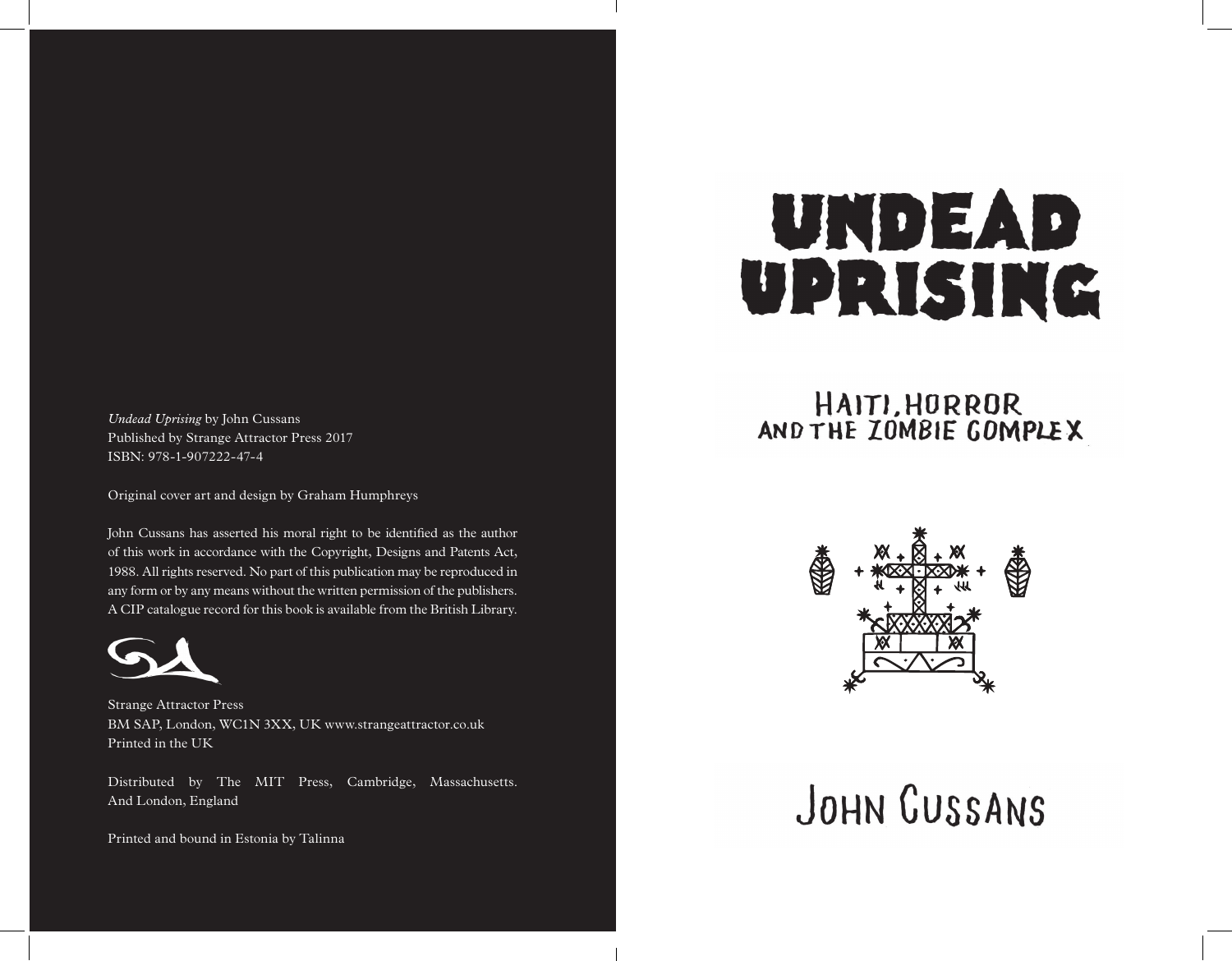

# **CONTENTS**

PREFACE The Zombie Complex i

These People, Those Things vi

INTRODUCTION Demons Through the Ether 1 Intimations of a Phantom Haiti 7 Klinik Zonbi 12

*fig i.* AXIS OF LIVING DEAD 19

## PART ONE

### I. LEAVING THE MAGIC ISLAND

"The Way is Opened and Closed" 21 Dark Womb of Terrible Ecstasies 27 Seabrook and the Occupation 37 The Goat without Horns 42 Dead Men Working 51 The Bataille-Seabrook Connection 59 Postscript 71

### II. SLEEPWALKING WITH ZOMBIS

Masters Natural and Supernatural 73 Revolutionary Somnambulists 84 Mass Mind-Savage Crowd 94 The Black Blood of Soulless Robots 101 A Mind of One's Own? 111

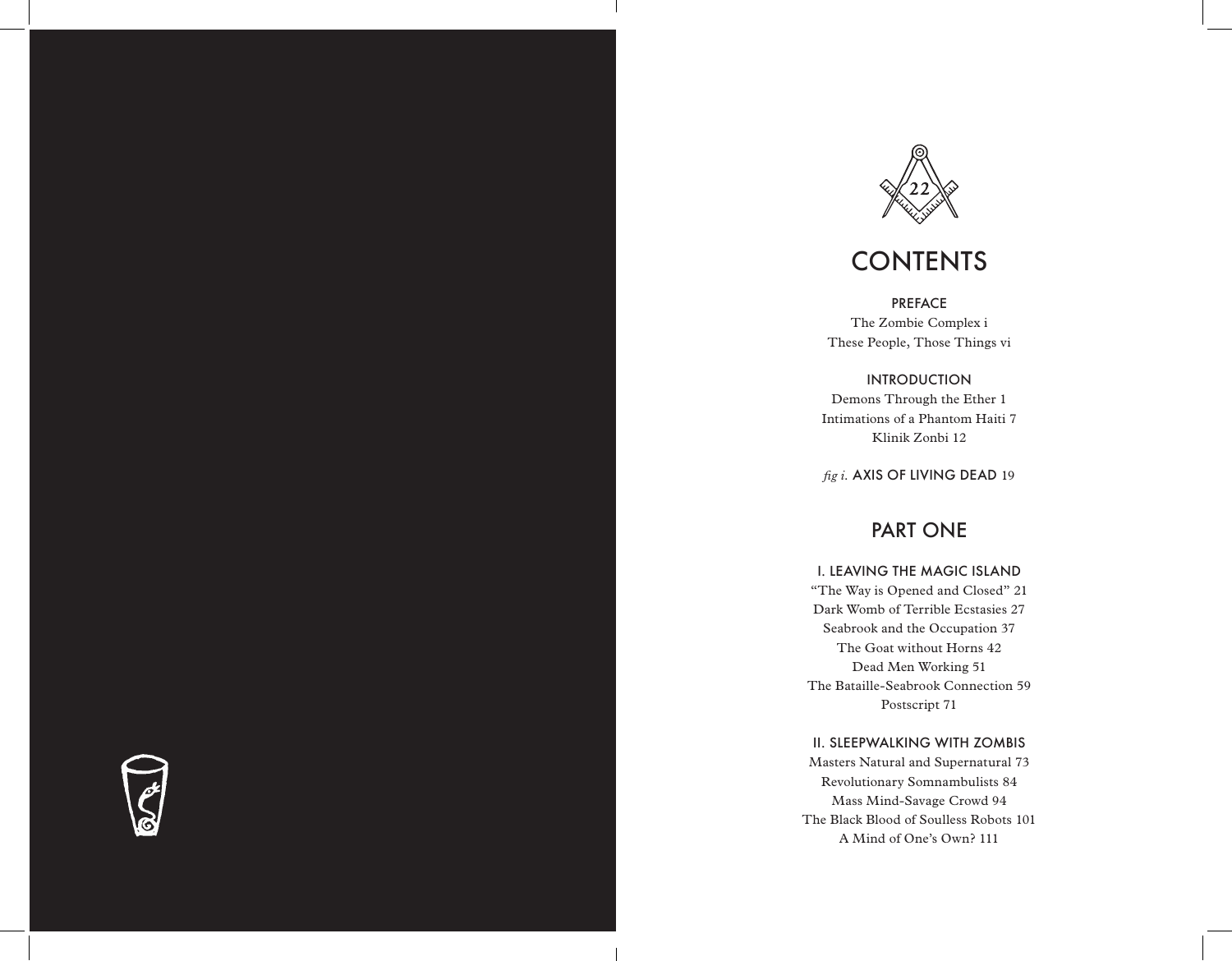### III. THE ROMANCE OF REVOLUTIONARY VODOU

The Ethnographic Reclamation of Vodou 121 War on Vodou 134 Founding of the Bureau of Ethnology 139 The Mythopoesis of Bois Caïman 143 Summoning the Lwa of Insurrection 155 Sacrifice, Fetishism and the Black God of Liberty 160

IV. LIVE AND LET DIE: BLACK PROPAGANDA AND VOODOO POLITICS Rise of the Baron 171 Bond's Black Ops 184

> Papa Doc's Vodou Nation 195 The End Point of Comedy 203 Secretism, Juju Journalism or Zin? 207 Postscript 217

*fig ii.* AXIS OF LIVING DEATH 221

### PART TWO

V. NO MORE ROOM IN HELL Undead Uprising 223 Media Zombies and the Television Revolution 233 Black Souls on Cold War Ice 238 Bifurcation of the Zombie Complex 248

### VI. RETURN OF THE HAITIAN ZOMBI

Agents of the Curse 255 The Serpent and the Rainbow 261 Secret Governance 269 Altered States 276 Black Terror/White Hope 287 The World Must Know About This 292

### VII. GHOSTS OF CITÉ SOLEIL

Living Phantoms 301 Conversion of the Cannibal Army 305 Creation of an Occult Criminal Machine 308 Dangerous Liaisons 315 Every Door is Closed 319 Chimerical Optics 322

### VIII. NIGHTMARES IN A DAMAGED BRAIN

Metaphysical Maladies 333 A Voodoo Possession? 339 Feeding Demons Hungry for Blood 344 Intimations of a Phantom Haiti (Revisited) 347

> Bibliography 354 Television documentaries 375 Articles 375 Interviews and presentations 378 Filmography 378

> > Index 380

Acknowledgements 394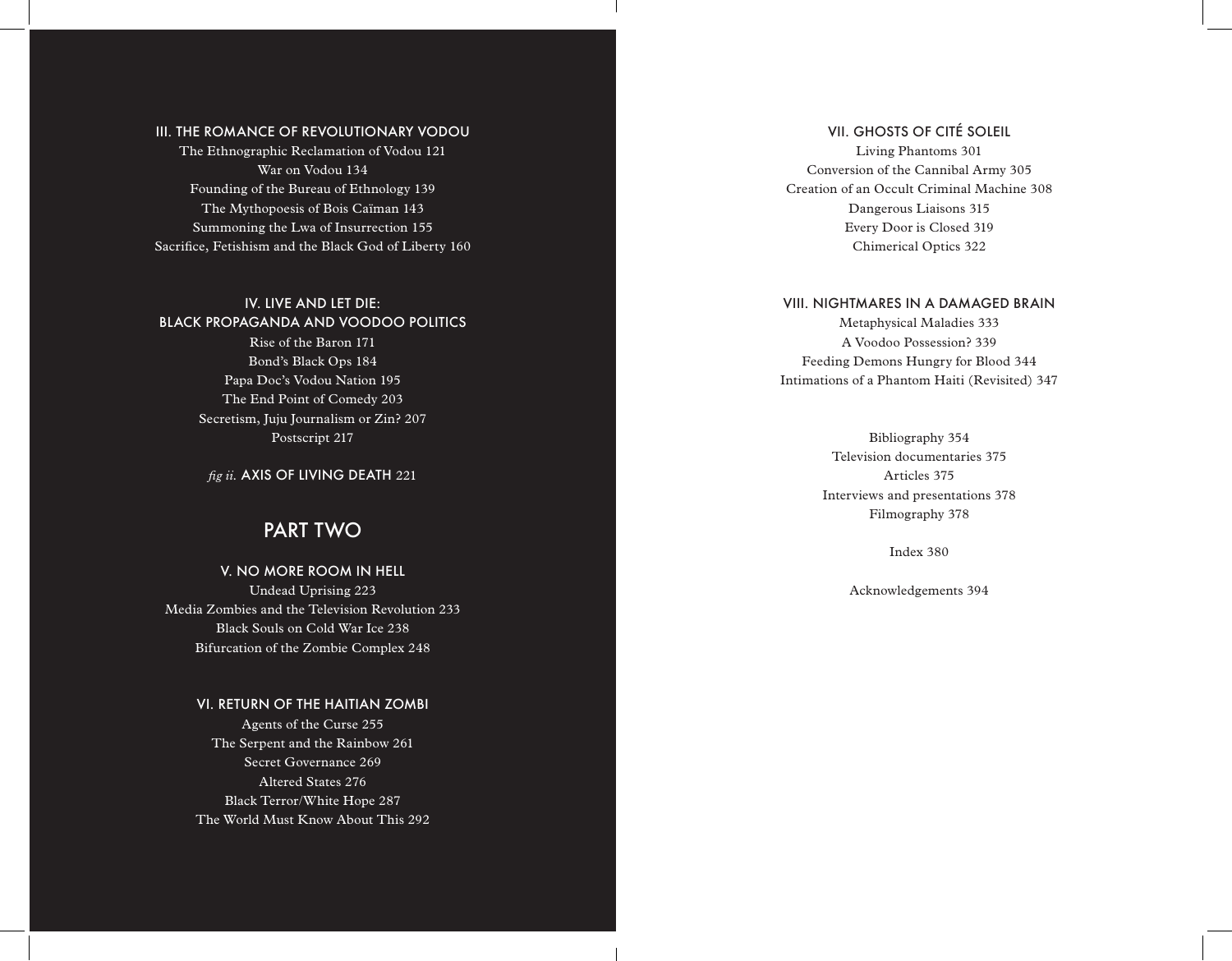## PREFACE THE ZOMBIE COMPLEX

The aim by itself is a lifeless universal, just as the guiding tendency is a mere drive that as yet lacks an actual existence; and the bare result is the corpse which has left the guiding tendency behind it.

 $-$  G. W. F. Hegel<sup>1</sup>

In its passage from myth-figure to metaphor the zombie has come to perform a vast range of allegorical functions, its meanings as diverse as a displaced person eking out a precarious existence at the bio-political limits of late capitalist society or the unfeeling advocates of free-market fundamentalism who oversee it. The zombie apocalypse has been used as a metaphor for climate change advocacy, its denial, and as a blueprint for national disaster preparedness. In contemporary journalism zombie-the-adjective is attached to objects as diverse as banks, businesses, computer programmes, sociological categories and tweets. As a myth-figure the zombie has been used to reflect upon the destiny of souls and the meaning of the body after death, to denigrate African religious and cultural presence in the Americas, as a covert theme within neo-colonial propaganda and as a representation of collective guilt and trauma about the colonial slavery system. As a popular sociological allegory it has represented the effects of industrialisation and mass media on modern societies, the psychology of contemporary

1 Hegel (1952) 3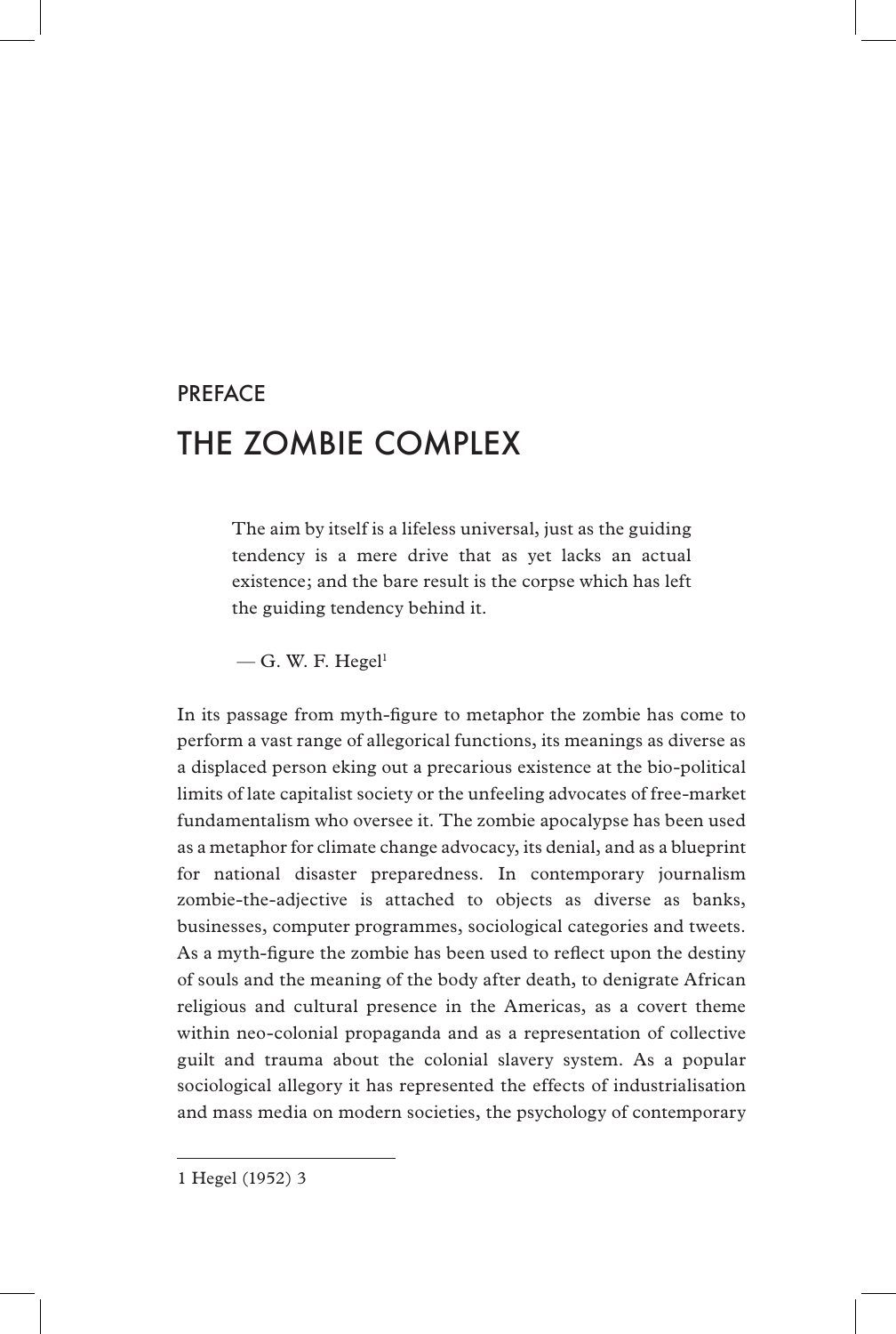consumerism and changes in global labour practices. And as a philosophical thought-figure it has helped think the construction and critique of the category of the human, the nature of consciousness and sentience, the existence of the soul, distinctions between the living and the dead and material and immaterial modes of existence. But in whatever form they are imagined or whatever masters they are made to serve, zombies rarely speak for or about *themselves*. They are, in almost every case, dumb and mortally compromised *agents-without-autonomy*. In this sense zombies share the historical fate of the dead described by Stephan Palmié in *Wizards and Scientists*:

They are denizens of a world that no longer exists, and, even though we may concede that our world reverberates with the consequences – intended or not – of the actions that the dead once took, the choice whether we want to see matters this way must remain ours. Paraphrasing Marx, one might say that, given this particular structuring of the past in the Western historical imagination, the dead have to be represented because they can no longer represent themselves.2

The zombie-figure, beginning its popular *un*life as a ghastly allegory for the horrors of colonial slavery and the potential of humans to be reduced, by sorcery and commerce, to soul-less, living-dead cadavers in the 1920s, has developed into the most ubiquitous figure for the end of humanity as we know it at the end of history. In the process the figure has evolved two very distinct behavioural characteristics: one entirely passive, docile and manipulable, governed by the will of a sinister external agent, the other utterly ungovernable, massively insurrectionary and driven only by a relentless need to feed. The extreme behavioural ambivalence of the modern zombie figure, at times entirely subordinate to an external authority, at others totally devoid of any human restraint, can be traced back to representations of the insurrectionary African slave armies of Saint-Domingue, who began a revolutionary war against slavery in 1791. It was widely believed at the time that these armies were in thrall to a diabolical

serpent cult called Vaudoux, whose priests they were entirely devoted to and under whose influence they would commit acts of the utmost barbarity. In 1804 the victorious military leader of these slave armies - Jean-Jacques Dessalines - founded the Republic of Haiti, the first slave-free nation in the world, and the birthplace of the modern *zombi*, a figure whose mystical roots lie in the displaced African religion secretly forged by slaves under the execrable conditions of the colonial,

plantation economy.

The multiple and often contradictory metaphorical meanings associated with the figure, and its ubiquity and resilience in contemporary popular culture, are the chief components of what I refer to here as The Zombie Complex. It is a nod in the general direction of Carl Jung's formulation of psychological complexes: a core pattern of emotions, fantasies, fears and ideas *clustered around a central motif*. Unlike Jung I am not interested in the notion of personal or individual complexes but in more broadly cultural and social ones. The idea is more directly indebted to Stephan Palmié's formulation of an Afro-Cuban *nganga* Complex, a concept modelled upon the ritual cauldrons of the Afro-Cuban *Palo Monte* tradition in which spirits of the dead are housed. Within this religion a man-made artefact (the *nganga*) takes on characteristics of a living *being*, one which must be continually fed to prevent it running out of control and killing its master, maker or owner. This magical giving of predatory sentience to an inanimate thing is imagined by Palmié as a kind of allegorical reversal of the processes by which a human being was made into a mere tool within the slavery system. As such the *nganga* "dissolves the distinction between objects and persons" while at the same time speaking of the violent history of "dehumanization under slave-labor-driven forms of plantation-production":

Thinking with *ngangas* (or *zonbis*, for that matter) allows us access to an analytic dimension that radically exposes, rather than merely metaphorises, a dimension of the now globalised moral dis-order that first emerged, in stunningly drastic form, on those New World production sites where a novel regime of value made it possible to productively merge depersonalised humans with machines, treat their bodies as sheer sources of

<sup>2</sup> Palmié (2002) 5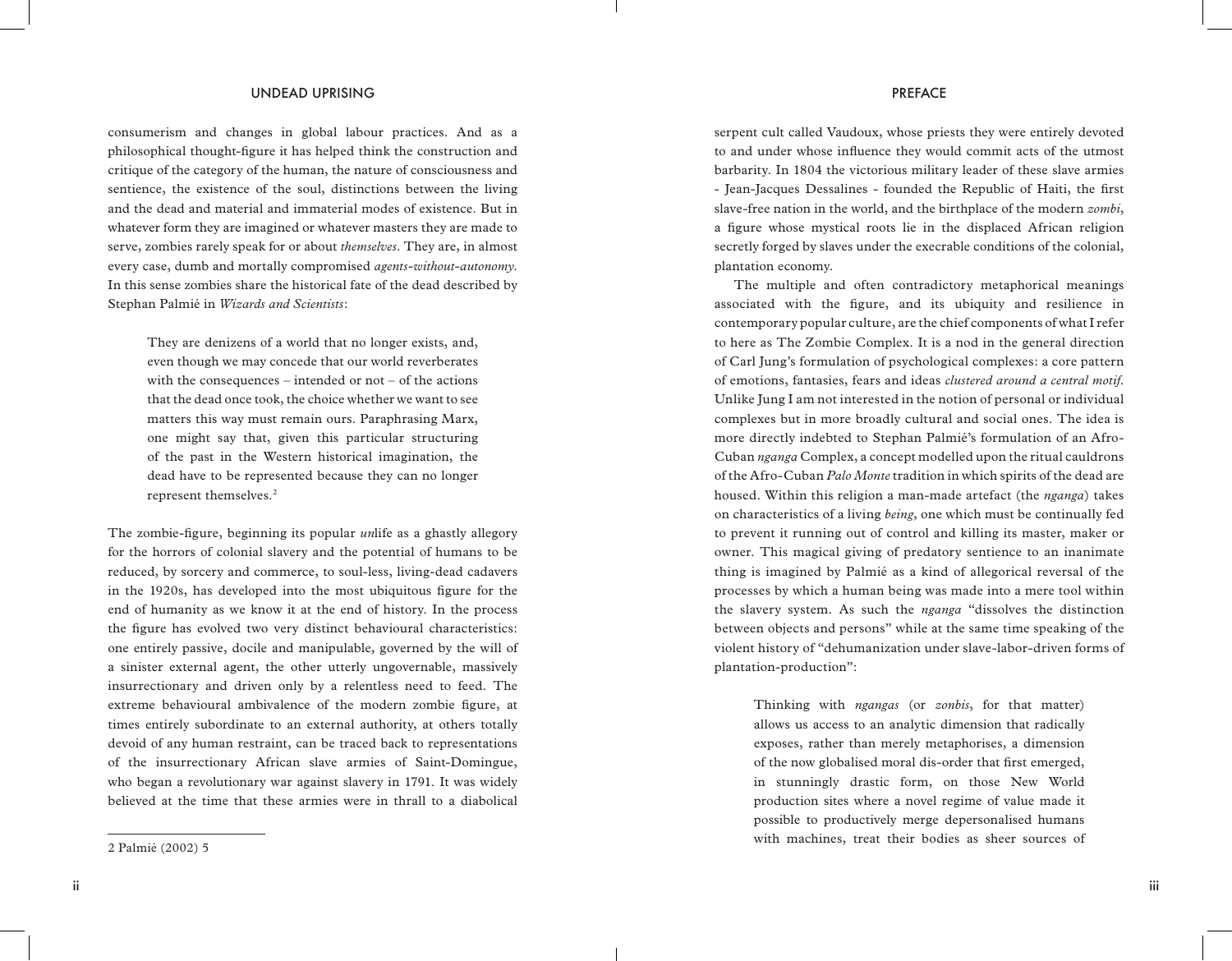extractable value, and terminate their lives solely in regards to considerations of utility.3

The Zombie Complex then refers to a range of ethical, psychological and political thought-problems clustered around the central figure of the living-corpse which, though ostensibly fictional, stubbornly reminds us of the horribly actual limits (or lack of limits) of humanity, the individual and the human. Ultimately at stake in the Zombie Complex are a series of questions about consciousness, violence, morality and economics, and a dialectic of remembering and forgetting, awareness and oblivion about the *un-being*'s historical origins and the conditions which have accelerated and propagated its spectacular ubiquity at the dawn of a new millennium. In this sense the zombies that concern *Undead Uprising* are all, in one form or another, *zombies of historical consciousness*.

In order to untangle the diverse range of things and meanings the term zombie has been applied to, and to temporarily suspend its collapse into the semantic abyss of endlessly proliferating metaphoricity, I have traced the figure's path from its ancestral roots in Haitian folklore, its migration into Western popular culture, its transformation into a literary, cinematic and popular allegory for a range of social ills, to its becoming a generalised figure of speech in popular parlance for anything that refuses to die properly. In the process I ask what useful correlations might be drawn between contemporary metaphorical uses of the zombie figure and its folkloric and possessed revolutionary ancestors, and what this might tell us about the way Haiti has been imagined since the revolution that brought it into existence. As I trace the zombie's mindless path through Anglo-American popular culture, I make readings of some of the best known literary and cinematic examples of Voodoo-horror, asking how their chimerical optics have distorted the realities of Haiti and how the magic of cinema and media spectacle raise questions for consciousness, autonomy and agency in their historical, political and individualistic modes. I also question the ways in which Voodoo-horror can be seen in reverse as it were, as a kind of modern magic, used on its users to keep the historical and political realities of Haiti obscured and occulted. Although the

zombie plays a leading role in *Undead Uprising* it is only one of several themes through which Haiti has been viewed from the outside in overtly *diabolical* terms: demonic possession, cannibalism, human sacrifice and insurrectionary barbarism form an essential cluster of Black practices imagined to be at the dark heart of "chimerical" Haiti. As such they are the central themes in the "horror" of the book's title. All the examples of Voodoo-horror discussed here are subsequently contextualised in terms of the political realities of Haiti at the time of their dissemination elsewhere.

I am aware that bringing the Haitian folkloric *zombi* into critical proximity with its flesh-eating, apocalyptic and philosophical cousins might well be taken as an example of what Donald Cosentino and others have called Vodou Chic, something scholars within the Haitian Studies community look upon disdainfully. Their disapproval is understandable given the historical role of sensationalistic and distorted representations of Vodou and the popularly associated *zombi*  figure in hostile, foreign propaganda. I have tried to avoid making any unsupported claims or inferences about an assumed authentic Haiti beyond the distortions of Voodoo-horror or about the practices of actual Haitian Vodou. This is not to deny the reality of either. It is rather to insist that undead uprisings happen primarily in the realm of fiction and myth and that, because my focus has been on representations of Voodoo-horror and zombies which have had wide and popular circulation in the English-speaking world, the Haiti of which I write is, first and foremost, the mist-enveloped one they point to with osseous fingers.

In his book *Haiti: State Against Nation* the historian Michel-Rolph Trouillot wasted no time dismissing reductive explanations for the peculiarities of Haitian political life to what he called "the myth of Haitian exceptionalism" (the idea that there is something fundamentally irrational about the Haitian mind that makes a reasoned analysis of its political history impossible). I agree wholeheartedly with Trouillot's criticism. Both the *zombi*-myth and the cult of Vodou have been dominant themes in the perpetuation of the idea of Haiti's irreducible particularity and as such they have been used to render its place in modern, global history unthinkable. But it is precisely at the intersection of the general unthinkability of horror and the particular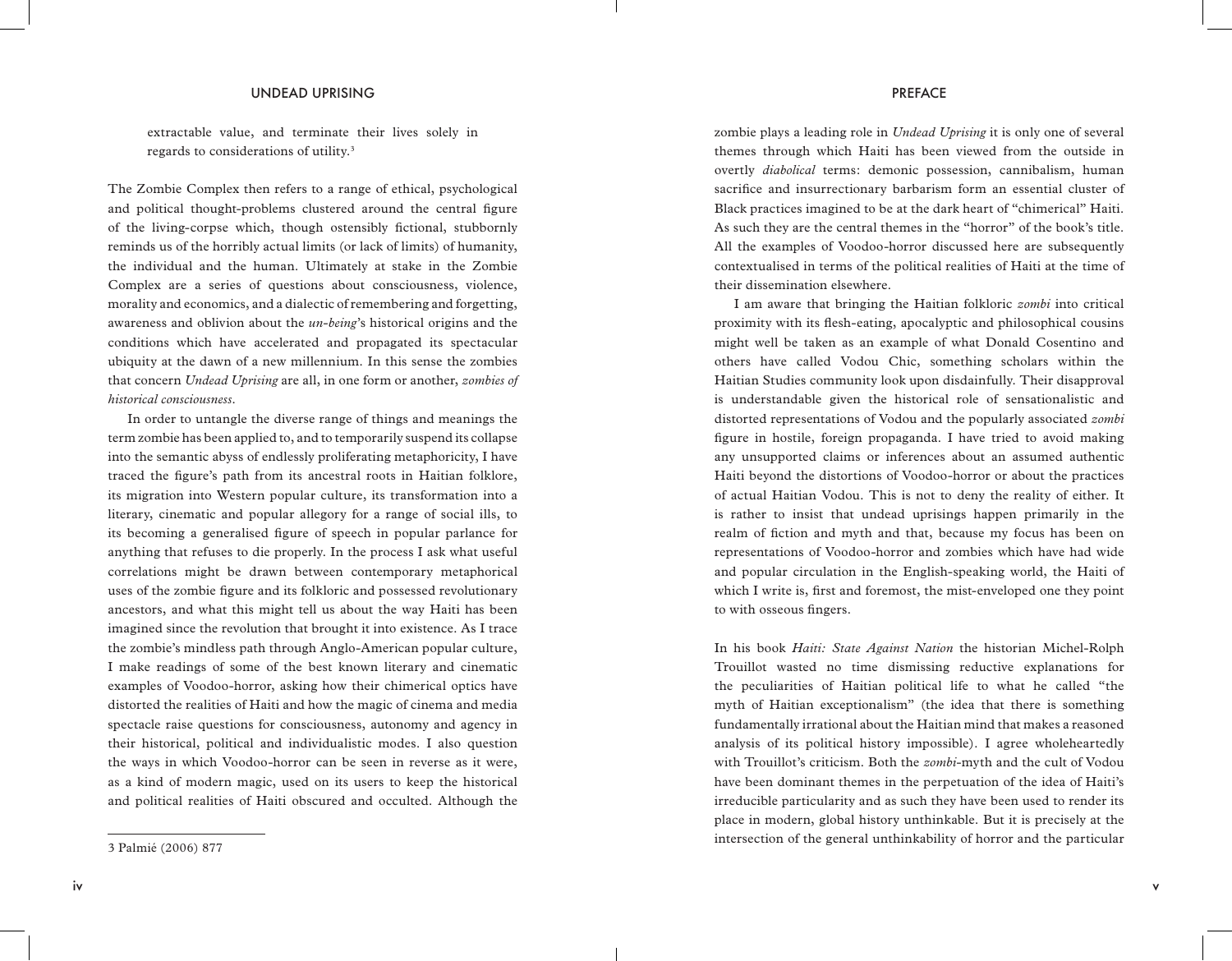unthinkability of Haiti's role in modern, universal history that the thinking of *Undead Uprising* operates. In order to bring a serious account of Haiti into the analysis of the sensationalist tropes discussed here I have re-situated them in relation to contemporaneous accounts of the political and social realities of Haiti at the time that Voodoo-horror was entertaining audiences elsewhere. In other words I have attempted to look through the refracted image of a diabolical Haiti to the real Haiti that ostensibly lies beyond them. To do so I make reference to a history of the politics of Haiti drawn from a range of scholarly works. It is important to emphasise however that I am an armchair historian and my personal experience of Haiti is far too limited to draw upon in any empirical way. As such the real Haiti beyond the sensational distortions is still an imaginary one, the product of a different kind of discourse, more academic, trustworthy and respectable no doubt, but no less immaterial for that.

### THESE PEOPLE, THOSE THINGS

So what can the zombie swarms that lay spectacular waste to human civilisation in films like *World War Z* possibly tell us about the representation of Haitian history and culture? Surely even proposing a correlation is to perpetuate the profoundly prejudicial vision that has viewed Haiti as a place of savage barbarism and unthinkable horror for two centuries? Yes, of course the contemporary zombie figure has its cultural roots in Haitian folklore, but today's zombies have nothing to do with that history. To propose as much will only perpetuate the racist and xenophobic stereotypes that have distorted western perceptions of the country since colonial times, undermining its struggle for international legitimacy, political recognition and independent selfgovernance ever since. And I agree, very much so. But still I think the task may prove valuable for our understandings of the real and historical Haiti as well as offering new ways of tackling and countering the mediums of misrepresentation it has been subject to. There is no doubt that zombies and other broadly Vodou tropes in modern and contemporary horror films have been detrimental to Haiti's image to the outside world and have at times coincided directly with international foreign policy towards the country. By entering more deeply into their

chimerical optics, exposing and analysing their narratives and effects, correcting, replacing or détourning if necessary, and comparing the images that horrify us with those from other, less sensational or emotive representations, I believe we might eventually arrive at a more realistic, sober and politically pragmatic view of the country (and our views of it) without altogether negating the intoxicating powers of horror that make the films, novels and travelogues I write about here so alluring and grimly affecting.

With this in mind there are three relatively distinct ways in which a film like *World War Z,* a popular example of the contemporary zombie genre from 2013 (based on Max Brooks's best selling novel of the same name)*,* could be read in relation to Haiti. The first is the simplest: a history of the zombie trope. From this perspective we could trace a history of the figure from its roots in Haitian folklore, through the major phases of its figurative and metaphorical transformation, pointing out the most important shifts in this evolution from which the constitutive features and meanings associated with each particular version emerge. Zack, the personal name Max Brooks gave the mass-being of the zombie apocalypse in the original novel, for instance, is clearly an apocalyptic cannibal-type zombie, which began its cinematic *un*-life in George A. Romero's *Night of the Living Dead* in 1968. Insurrectionary, predatory and insatiable, this new form of zombie brought its folkloric and classic cinematic ancestors to the brink of spectacular extinction. We could reflect upon the meanings of this flesh-eating transformation, why it became such a popular trope in the latter half of the 20th century (and even more so at the turn of the new millennium), the sudden increase in the speed and appetite of zombies, the central theme of a zombie plague in these narratives and their circumstantial and metaphorical meanings for representations of contemporary and historical Haiti. But again, it could reasonably be argued that the flesh-eating zombie marks such a radical species break in the zombie-continuum that any reference back to Haiti is now even more unwarranted than it already was. In response we might cite Phillip Mahoney who has argued that prescient fears about contagious mass-zombie uprisings in contemporary horror films were expressed by crowd psychologists of the late 19th century, who advanced explicitly racial and clinical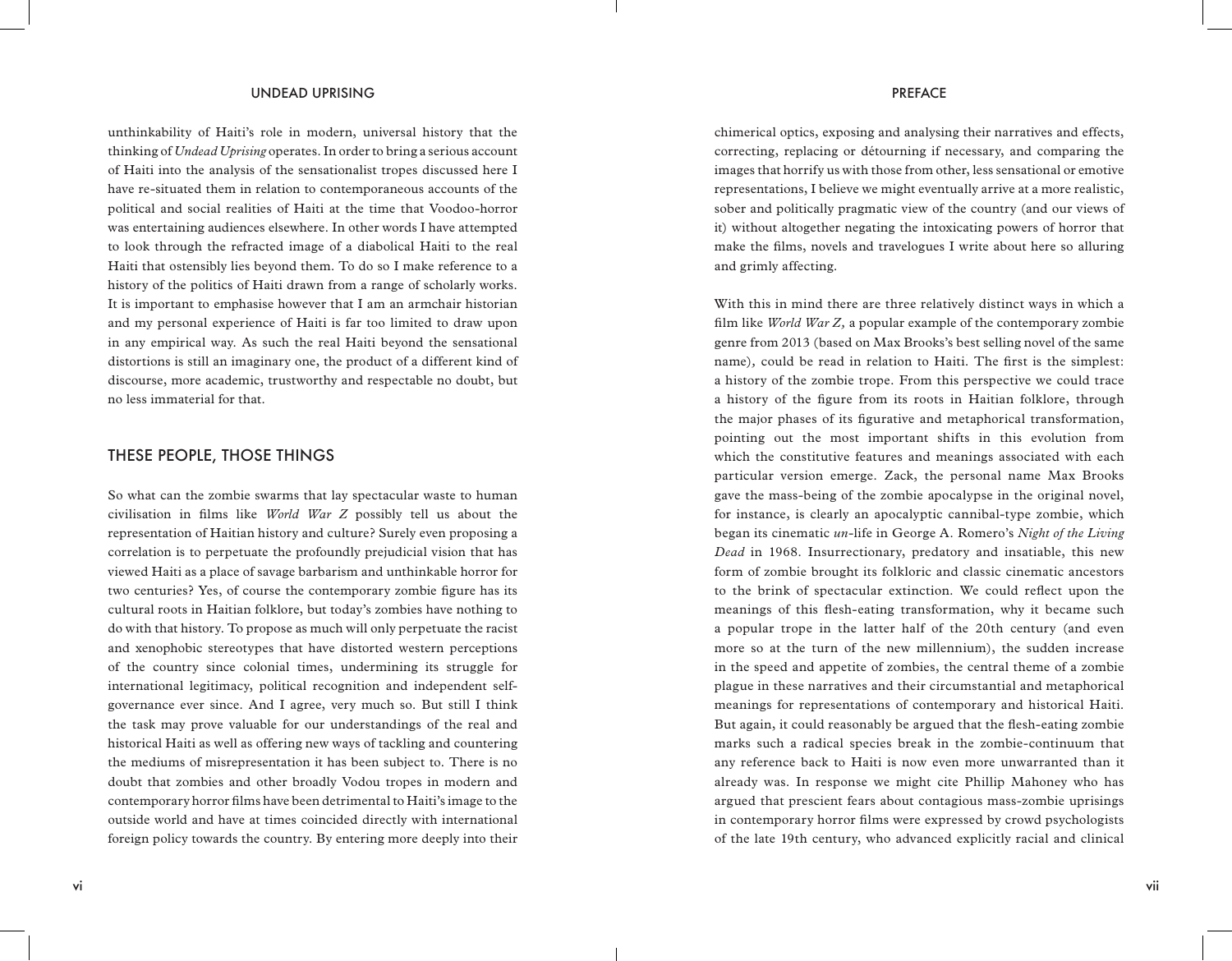theories of susceptibility to violent, insurrectionary and collective behaviour in ways that echo those of the colonial authorities of 18th century Saint-Domingue shortly after the Haitian Revolution. Still a stretch? OK. Let's try another angle.<sup>4</sup>

The second approach we might call "theoretical". It examines the scholarship on particular Haiti-related horror tropes and films, the theoretical concepts and analytical tools it uses, asking how these might help us to understand and interpret the broader cultural politics of representation within which Haiti has been framed.<sup>5</sup> Gerry Canavan for instance, drawing on a range of social theorists and political philosophers (notably Michel Foucault and Achille Mbembe), has proposed that incarnations of the zombie figure in popular culture constitute "a hyperbolic re-enactment of the imaginary racial demarcation into life and anti-life that is crucial to the construction of the contemporary biopolitical state".6

Although not every modern state reaches a final moment of unbounded extermination – most staying instead within regimens of legal and customary segregation, ideological norms, imprisonment and unjust practices of labour exploitation – we nonetheless find the terrible exterminative potential of biopolitical logic lying in wait for us in all temporal directions: such terrors as colonialism, imperial warfare and the Holocaust in the past; the militarised American inner city, post-invasion Iraq and Afghanistan, genocides in Rwanda and the Sudan, post-earthquake Haiti, post-Katrina New Orleans and any number of similar horrors in the present; and

finally the fantasy of social breakdown that dominates the contemporary imagination of the future, the zombie apocalypse.7

From this perspective the apocalyptic flesh-eating zombie represents a kind of zero-degree race figure, the ultimate expression of the *racewhich-is-not-one*, an undivided and literally *in*human race that must be eradicated before it contaminates and annihilates the very foundation of the body-politic (i.e. us living humans). As such it clearly has characteristics in common with the depiction of the revolting slaves of Saint-Domingue, who, within the dominant reasoning of 18th century European race theory, were hereditarily predisposed to subhuman savagery and consequently, to reasoned, colonial domination. With this in mind one could point to the ethnic and cultural characteristics of *World War Z*'s hero*-*figure Gerry Lane, an Anglo-American, former UN investigator, and friendly, loyal, caring, Caucasian father-figure, played by Brad Pitt. Known outside his film roles for humanitarian work against poverty and AIDS in the developing world, and for his support of embryonic stem-cell research, his character's entire nuclear family, including their zombie-orphaned, newly-adopted, Latino son manage to survive the global apocalypse completely intact. "If you want to help your family," the Army General in charge of the military response to the epidemic tells him early in the film, "you better help us stop this thing". Having survived the fall of fortress Jerusalem and an airplane crash in which all the passengers except himself and a newfound female compatriot from the Israel Defence Force die, Lane makes his way to the World Health Organisation Research Facility in Wales. When asked by the scientists why he had come there and what he needs from them, Lane tells them bluntly "Your worst disease". The camera cuts to a close-up of a leering, Black, dreadlocked zombie, bashing its grimacing face against the glass wall of the lab. "You want a what?" a doctor asks. "A deadly pathogen. With a high mortality rate. But curable," he explains. The doctors tell him that he would need a bacteria not a virus. But that has been tried before and failed. Zombies don't have circulatory systems. "You can't make a dead person sick". "I believe these things have a weakness," Lane responds. Cut to full-

<sup>4</sup> Philip Mahoney 'Mass Psychology and the Analysis of the Zombie: From Suggestion to Contagion' in Boluk and Lenz.

<sup>5</sup> See Boluk and Lenz *Generation Zombie: Essays on the Living Dead in Modern Culture* (2011), Bishop *American Zombie Gothic: The Rise and Fall (and Rise) of the Walking Dead in Popular Culture* (2010) and Christie and Lauro *Better off Dead: The Evolution of the Zombie as Post-Human* (2010). 6 Canavan 173

<sup>7</sup> Canavan 175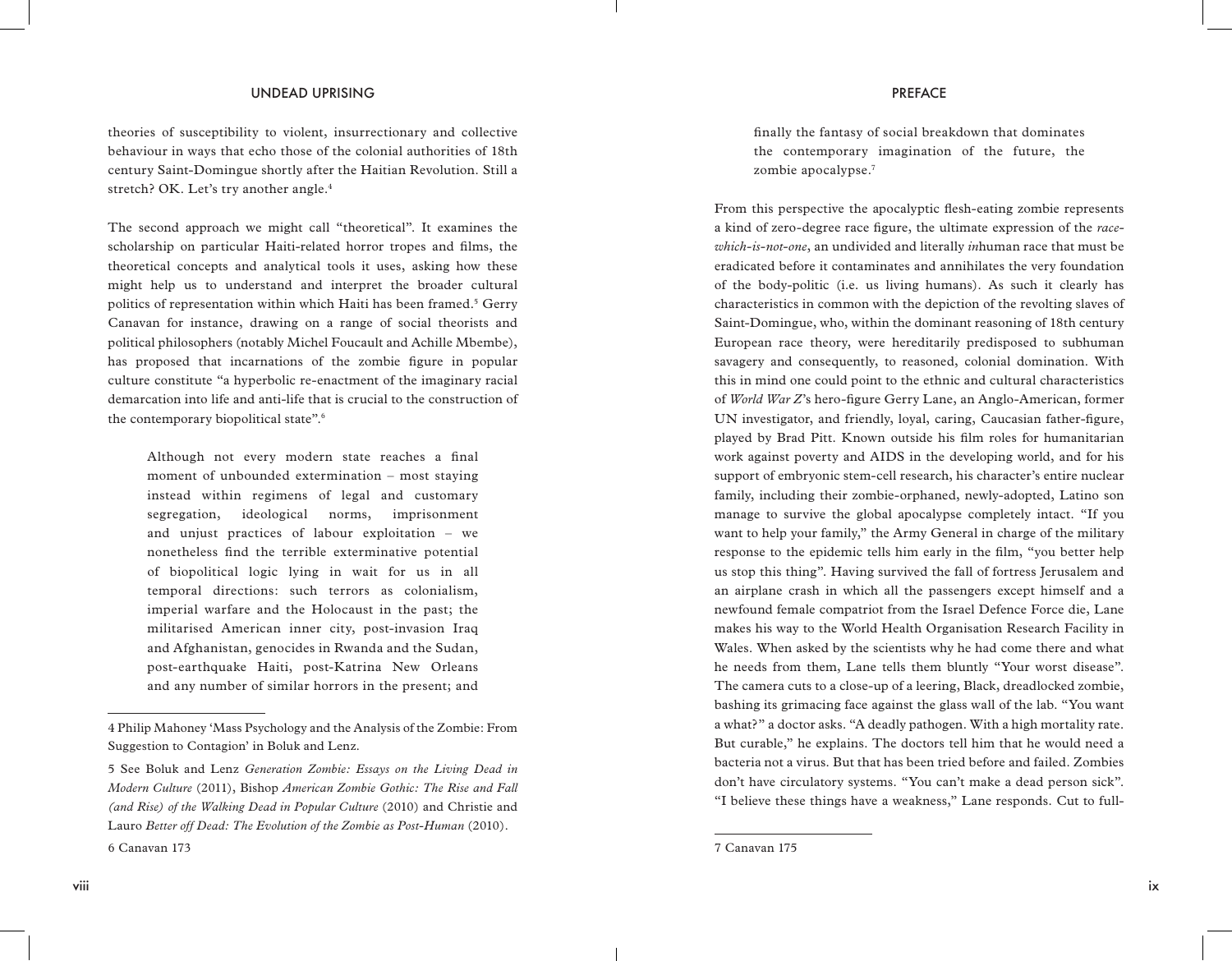screen shot of the zombie-doctor looking suddenly scared. "And this weakness *is* weakness. It's *our* weakness". Cut back to a close-up of the leering zombie snarling against the glass.

Scenes such as these suggest that barely-concealed racial meanings are still embedded in contemporary zombie narratives, even if the figure has been ostensibly deracinated since 1968. But again one could argue that drawing inferences about Haiti from such an optic simply repeats accusations, made since the beginning of the 20th century, that western representations of Haiti in popular fiction often have covert (and at times overtly) racist implications. So what's new? The contemporary paradox of the zombie, as many commentators have noted, has to do with their being just like us but not us at all. And although this difference is absolute and universal for all humans within apocalyptic zombie narratives (i.e. it is technically "anthropological" rather than "ethnological") the residual traces of racial and cultural differences are clearly inferred within them. But to reduce the politics of Haiti to those of race and its representation is not only to grossly simplify Haitian culture, history and society but also to perpetuate racist myths about Haiti that have been used to denigrate the Republic since its independence in 1804. Once again, we are in agreement.

Shortly after the bifurcation of the zombie-continuum in 1968, the figure found its way into the philosophical field of Consciousness Studies when the so-called zombie problem was introduced to debates about the nature of consciousness. The general schema of the problem, first outlined by Robert Kirk in an article for the journal *Mind* in 1974, was the conceivability of a being that looked and acted exactly like a human being but lacked sentience (i.e. reportable conscious awareness of its own sensations and reactions). Although zombie was perhaps not the most appropriate name for this hypothetically insentient being, as with Romero's flesh-eating ghouls, the living-corpse moniker stuck, perhaps because of something stubbornly abject at the core of the "difference that makes a difference". The general form of the zombie problem can be traced back to philosophical debates between materialists and idealists in the 18th century, a period in which moral justifications for slavery were bound up with an emergent philosophy of the enlightened, autonomous, self-conscious human being, distinguished by higher, universal and progressive purposes

from the mere brute, automaton or machine. Following this line of reasoning one can draw a critical-theoretic arc that connects beings like Zack to the *thing-like* status of slaves in the colonial plantation system.8 The Haitian Revolution coincides with one of the most influential statements in the philosophy of human self-consciousness and difference, Hegel's 'Dialectic of Lordship and Bondage' in his *The Phenomenology of Spirit* (1807). Despite being concerned explicitly with how humans can be reduced to the status of mere things, and the struggle to the death they must engage in to win true freedom, Hegel chose not to mention the Haitian Revolution, which he would have been familiar with from reports in German newspapers at the time (as Susan Buck-Morss has convincingly shown).<sup>9</sup> Within Hegel's philosophical schema the zombie coincides with the figure of the slave, a mere human thing, spiritually unenlightened and unable to achieve self-consciousness, political subjecthood or autonomy, who must wage a war of extermination in order to win its liberty.

Anthropological debates about what constitutes the properly human, forged in the historical milieu of the trans-Atlantic slave trade, still haunt the zombie figure in its spectacular slave-like, insurrectionary and actual modalities, all of which fundamentally challenge Enlightenment claims about the agency and autonomy of thinking, selfconscious and fully individuated human beings. From the perspective of a bio-politically inflected cultural theory then, historical and political meanings can be read off the flesh-eating zombie trope that have relevance for both contemporary and historical representations of Haiti and the revolutionary subjects who founded it, which have contributed to myths of Haitian exceptionalism ever since. The issue of zombic-difference, as articulated in contemporary culture and philosophical thought, might therefore hold up an uncanny historical mirror to the constructions of racial, cultural and human difference upon which these myths have been constructed since the colonial era. Furthermore, in the expanded media-sphere of contemporary, global mass culture, celebrity humanitarians like Brad Pitt, fighting world poverty one day and the zombie apocalypse the next, explicitly draw

<sup>8</sup> See Markus and Žižek (2009), *Žižek* (2006)

<sup>9</sup> Buck-Morss *Hegel, Haiti and Universal History* (2009) 21-65, 87-107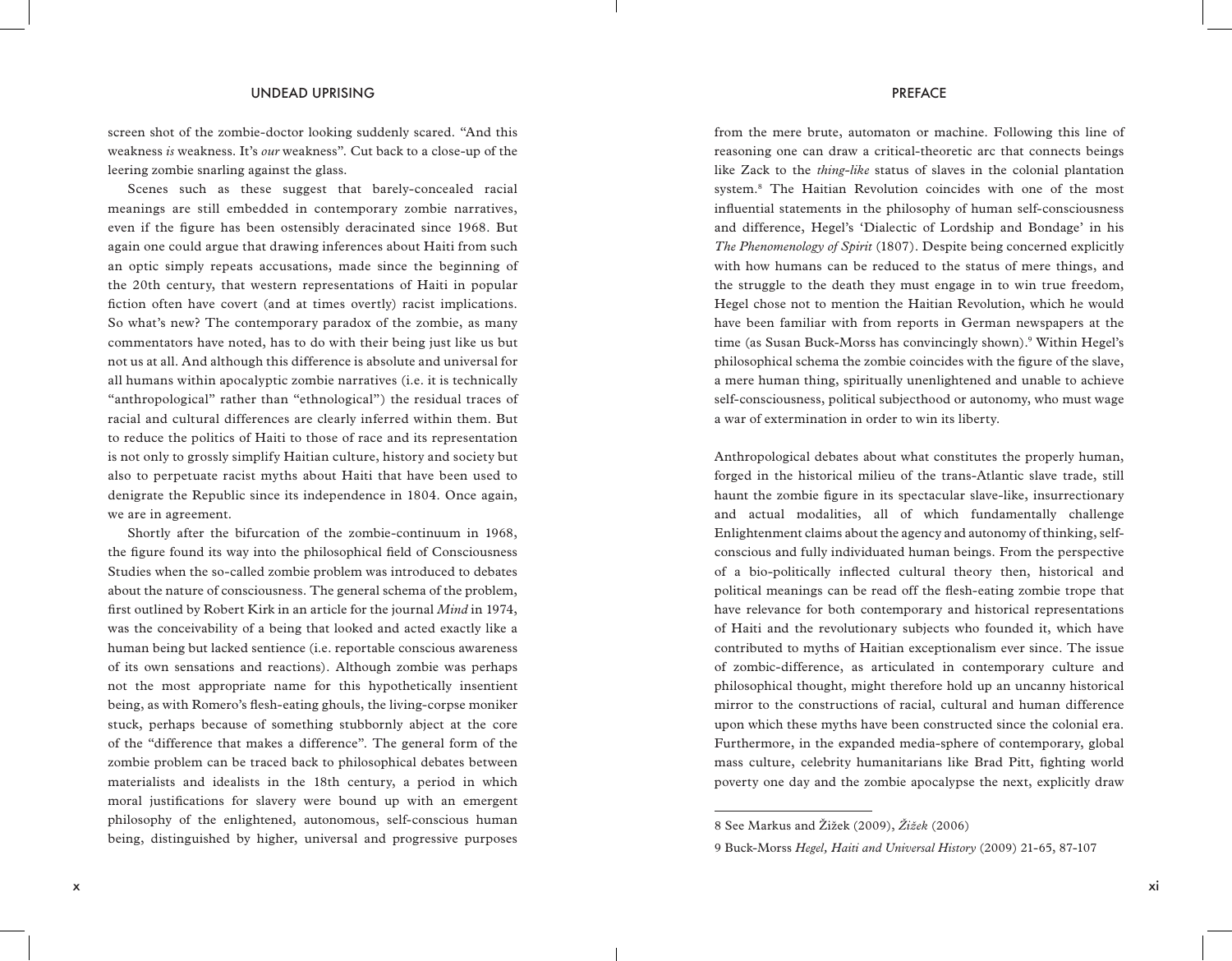the real politics of post-disaster Haiti into the spectacular orbit of Hollywood blockbusters. Fictional zombie killer one day and actual human suffering eradicator the next, Pitt draws our attention to the more abstract and extended systems of meaning, knowledge and value production that are constituted by, and constitutive of, a spectacular global society in which Haiti has had a momentous but largely occluded role.

A final way to connect Haiti to *World War Z* is to compare it with contemporary pictures of Haiti like that represented by Raoul Peck's film *Assistance mortelle,* released the same year. Peck's documentary takes an inside view on the international and government effort to reconstruct Haiti after the earthquake of 2010, exposing the calamitous involvement of thousands of multinational aid agencies and their collective incapacity to respond in any practical or constructive way to the massive human catastrophe taking place there. Peck, a Haitianborn film-maker who served for a period as minister of culture for the first government of René Préval (1996-97), was able to gain (almost) unrestricted access to the international disaster relief operation, including the visits by Hollywood celebrity humanitarians like Brad Pitt, Angelina Jolie, George Clooney, Sean Penn and their patron saint Bill Clinton. The film exposes the debacle that ensued in the wake of a disaster that caused the deaths of as many as 300,000 people and in which billions of dollars of international aid money was almost entirely redirected back to the coffers of the donor nations.<sup>10</sup> Even though the

Haitian government was largely excluded from the IHRC (Interim Haiti Recovery Commission), ostensibly because of corruption fears, most of the money still managed to evaporate before any concrete re-construction projects could be realised. Peck's conclusion is that foreign aid has done more harm than good in Haiti and that if wellmeaning foreigners want Haiti to flourish they should stop supporting the NGOs and their disaster-amplifying involvement in the country. Although *World War Z* and *Fatal Assistance* are poles apart cinematically there are clear discernible threads, already suggested by cultural theorists like Canavan and the symbolic involvement of celebrity humanitarians like Pitt and Angelina Jolie, that have to do with global disaster response, the philosophical concepts of bio-power and bare life, and the international politics of humanitarianism, "celebrity" or otherwise.

Throughout *Undead Uprising* I use all three approaches, but not in a systematic or methodical way. I have relied primarily on textual sources – both written and visual – and the images, claims and argumentation contained within them. These have tended to fall broadly into four main areas: i) popular, sensationalist and documentary representations of Haiti, Vodou and zombies in literature, television and film, ii) scholarly critiques of said representations, iii) academic studies about the cultural significance of the zombie figure and iv) scholarly accounts of Haitian history and Vodou. Moving between four fields my thinking has taken on a broadly philosophical character responding to prompts from the contexts themselves. I have adopted a general structure that begins in 1929 with the publication of William S. Seabrook's notorious *The Magic Island*, the book that introduced the *zombi* and Haitian Vodou to popular international audiences, then, following a generally historical path, I discuss some the most popular and widely recognised depictions of Voodoo-horror from then to the present. In each chapter I situate these representations in the context of the actual politics of Haiti at the time of their making, asking what if any impact they may have had on foreign policy towards the country and how Haitian writers and politicians attempted to counter them. With each

<sup>10</sup> The estimated number of deaths has been a contested issue in the five years since the disaster. Several factors have contributed to this, not least the human scale of the catastrophe. They include the necessity to deal immediately with the tens of thousands of injured and homeless, the fact that many people buried their dead in informal graves and that many more uncounted bodies were dumped into local landfill sites. The official Haitian government figure in 2013 was 316,000 deaths. A U.S. government report, published one year after the disaster for USAID (the US Agency for International Development), put the figure between 46,000 and 85,000. According to the UN Haiti Humanitarian Action Plan of 2013 the number was estimated at 217,300. Claims were made at the time that the Haitian government was deliberately inflating the figure in order to receive more international aid, an accusation, as we will see, that was

probably a consequence of the enduring legacy of Duvalierism in Haiti, a regime that tactically exploited international aid under the pretext of being a bulwark against Communism in the Caribbean.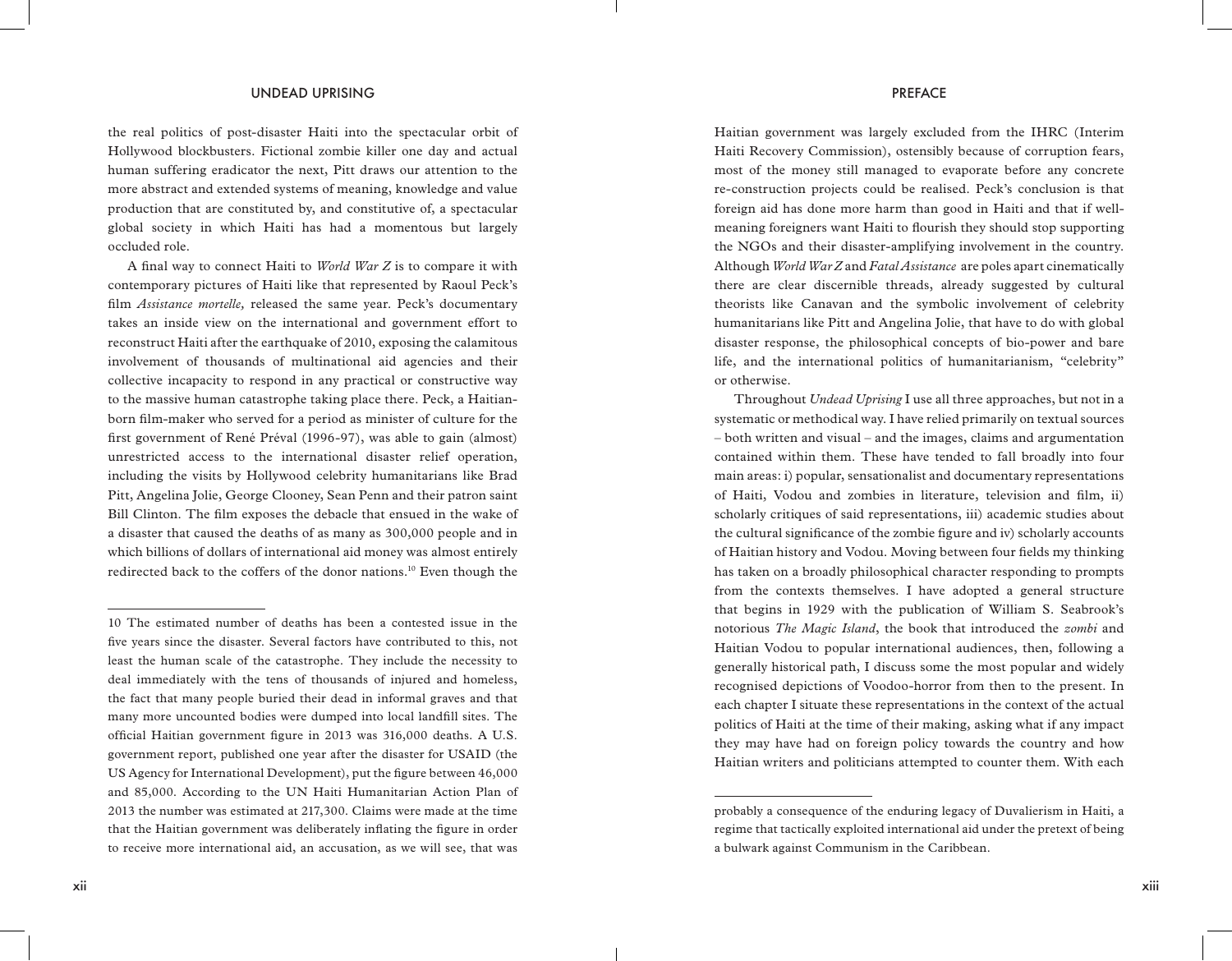### UNDEAD UPRISING

case study I focus on the nature of the Vodou knowledge upon which the particular representations were based, mapping their mythical, popular, cultural evolution. One exception to the general pattern is Chapter Three – 'The Romance of Revolutionary Vodou' – in which I discuss the ethnographic reclamation of Vodou by Haitian scholars in the 1920s and '30s, attempts to counter sensationalist accounts of the religion in Anglo-American popular culture, and the consequences of these for the emergent *Noiriste* politics of Duvalierism in the 1950s. Ultimately the aim of *Undead Uprising* is to explore how Voodoo horror and zombie films, staples of Anglo-American popular culture since the 1920s, have contributed to a fantastical, diabolically exotic, and racist optic on Haiti that has served the interests of foreign powers ever since the world changing events that began on the northern plains of Saint-Domingue in August 1791.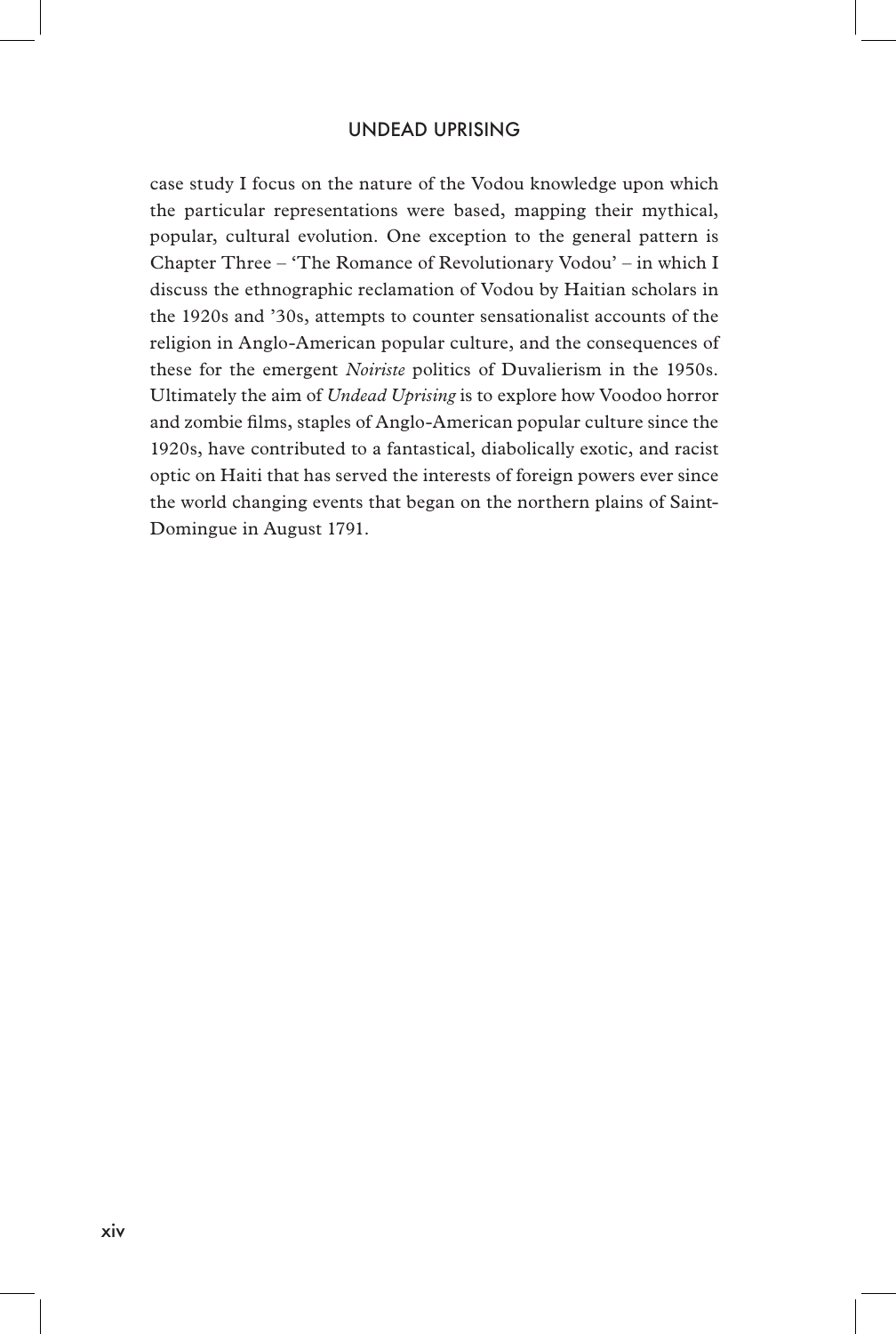# INTRODUCTION DEMONS THROUGH THE ETHER

I was born at the height of the terror. Conspiracies were rife, invasions and popular uprisings, real or imagined, were swiftly and ruthlessly dealt with, as they had been since the election eight years ago. Crippled by chronic heart disease, diabetes, degenerative arthritis, its veins swollen with phlebitis, the stricken body of the president limped through the palace that had become his private prison. A student of Vodou since the 1920s, friend and confidant to many *houngans* (Vodou priests) and *mambos* (Vodou priestesses), Fran**ç**ois "Papa Doc" Duvalier, so named because of the esteem and admiration in which he was held by the thousands of poor Haitian peasants he had, as a dedicated country doctor, cured of yaws before his Machiavellian rise to power, was now a world famous Voodoo Dictator. His sunglasseswearing private army of Tonton Macoute, named after the bogeyman of Haitian folklore who prowled the night looking for bad little boys and girls to put in his straw bag, had been given the power to enact summary justice against anyone who might conceivably pose a threat to the leader's absolute authority.

In the early days of his presidency the small, bespectacled and infirm, but always impeccably well-dressed Duvalier said that he wanted to kill three hundred people a year. His regime was now executing the same number every month, many reputedly dispatched by the president's own hand.<sup>1</sup> Those whom he did not kill himself he observed through

<sup>1</sup> Most of the "facts" in this section are taken from Elizabeth Abbott's *Haiti: The Duvaliers and their Legacy* (1991). It should be noted that many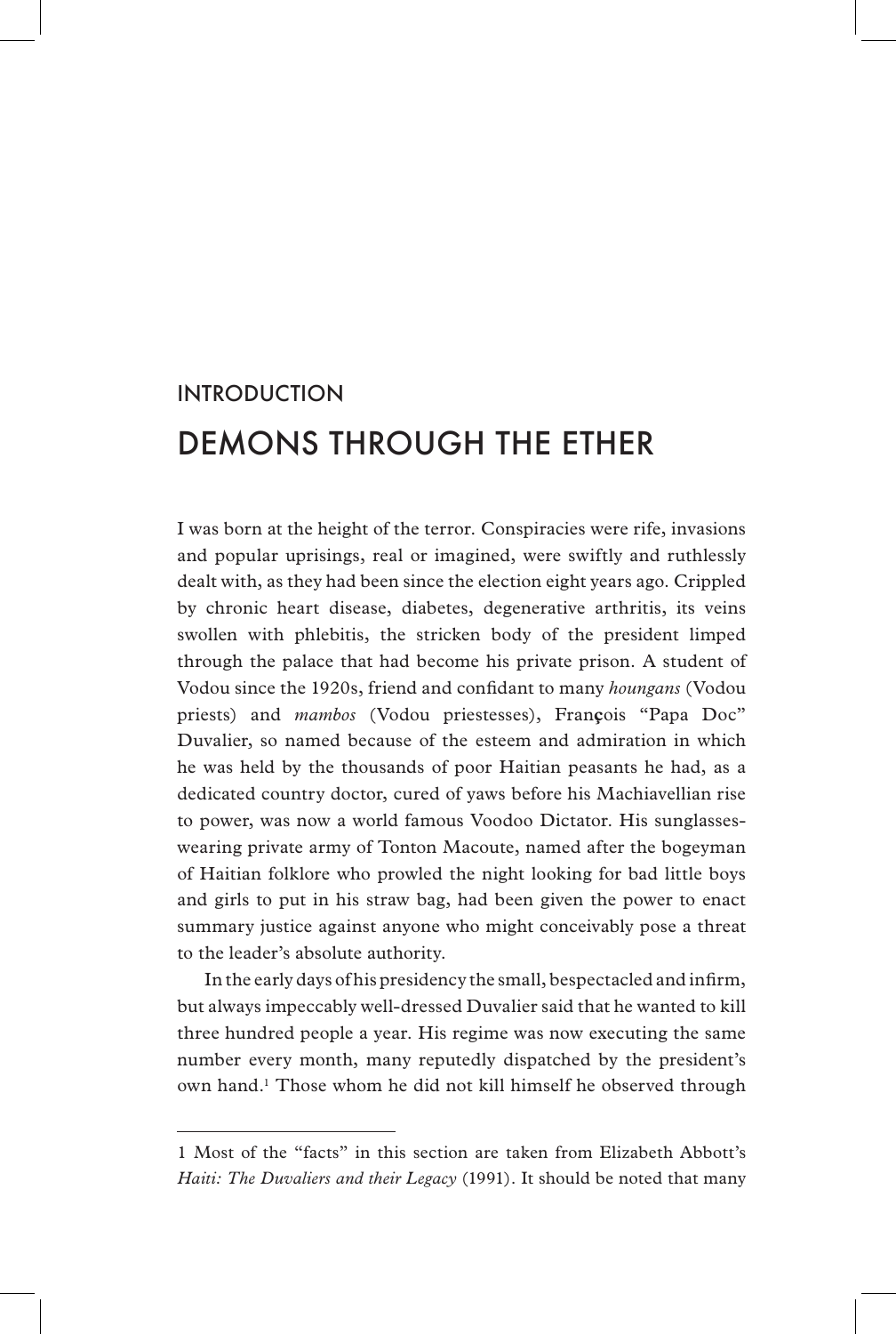a peephole in the palace's private torture room, its walls painted rustbrown to camouflage the blood smeared over them. The palace even had a coffin-shaped iron maiden for particularly special cases. Never completely convinced that known conspirators were truly dead unless he was present himself, he demanded their heads be delivered to him at the palace. An estimated 3,000 prisoners were murdered at the Dungeon of Death, Fort Dimanche, a former U.S. military base that had become the main facility for incarcerating, torturing and killing political prisoners during his reign. Many prisoners were placed in *cachots*, coffin-like cells with no room to move, until they died. Those not beaten or tortured to death died of dysentery, tuberculosis or "having their blood sucked from them by scores of vermin", as one journalist at the time put it.

There were hundreds of other prisons in Duvalier's Haiti where torture was routine. Like their leader, many powerful Macoutes had private cells in their own homes. The bloated corpse of one murdered conspirator, Yvan Laraque, a member of the U.S.-based resistance group *Jeune Haiti*, who had launched an heroic but ill-fated invasion against the regime in 1964, was propped up for ten days in an armchair at a major intersection in the capital Port-au-Prince under a Coca-Cola sign saying Welcome to Haiti!

It was believed by some Haitians that shortly after becoming president Papa Doc had made a pilgrimage to the great cave of Trou Foban, known since the time of slavery as the dwelling place of notoriously powerful and evil spirits. The president, aided by a group of powerful *houngans*, had ceremonially invited the spirits to a new home in the presidential palace. Rumours had been circulating since a major heart attack in 1959 that the president had been taken over by the very demons he had made a pact with. They had eaten his soul, leaving only the living carcass behind. In short Papa Doc was now a *zombi*. To consolidate his image as a man dedicated to the spirit of death he donned the bowler hat, funeral coat, dark glasses, white gloves and distinct nasal tone of Baron Samedi, keeper of the cemeteries and master of the dead.

When, finally, the Organisation of American States decided to act on reports about the widespread, systematic political repression and the hundreds of deaths in police custody, Duvalier announced to an apparently adoring nation: "Bullets and machine guns capable of daunting Duvalier do not exist. They cannot touch me... I am already an immaterial being". Should any Haitian schoolchild doubt that he was indeed a living incarnation of the historical founders of the Haitian nation, he penned his *Catechism of the Revolution* to be read out loud before classes:

"Our Doc, who are in the National Palace, hallowed be thy name in the present and future generations. Thy will be done at Port-au-Prince as it is in the Provinces. Give us this day our new Haiti and never forgive the trespasses of the anti-patriots who spit every day on our country. Let them succumb to temptation, and under the weight of their venom, deliver them not from any evil".

None of these horrors I knew anything about until twenty years after the death of the Great Voodoo Dictator. Intimations of the terror of Haiti under his rule had however made circuitous inroads to our semi-detached family home in Acomb, on the outskirts of York (an historical city in the north of England) where, a decade later, my sister and I would enjoy regular Friday night Appointments with Fear, horror film double-bills emanating from the suddenly sinister television set in the corner of our otherwise safe and cozy living room. Our first encounter with the dark powers of Voodoo-horror came through *Dr. Terror's House of Horrors*, a portmanteau film, made in 1965, that tells the stories of five men brought together by chance on an outbound commuter train from London to the suburbs. Through the mysterious power of his tarot deck the sinister Dr. Schreck reveals to each of his fellow passengers their terrible fates. The third to have his story read is Biff Bailey, a chipper, happy-go-lucky jazz trumpeter. When Schreck turns over his fourth card, The Devil, Biff quips "That's my motherin-law!" "Do not jest at the image of a god", Schreck warns, especially not "the powerful and malign god of Voo-doo!"

And so the fable of Biff Bailey begins: Biff has a regular gig playing jazz standards at the Caravel club in London until he is offered a new booking in the West Indies, at the Flamingo club in Dupont on the

of them are derived from private conversations and newspapers and that her sources are not cited in the book. As we will see, some of Abbott's claims depart markedly from objective journalistic reporting, especially when it comes to the purportedly darker practices of the Duvaliers.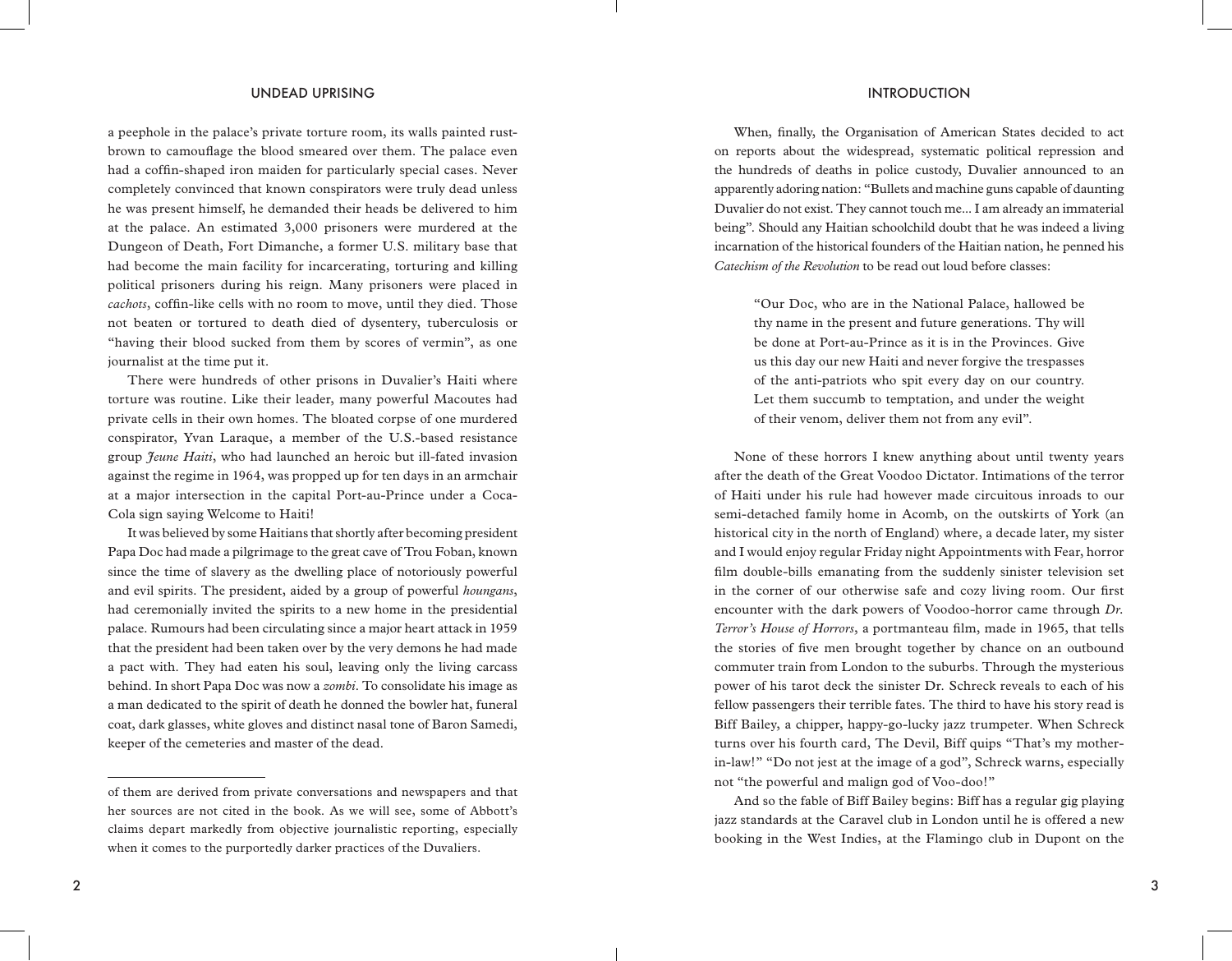island of Paiti. Biff is more than happy with this arrangement, especially when the women of the island flashed their "white smiles at him from dark lips – from mouths that were sometimes Negro, sometimes Spanish, and sometimes tantalizingly both".2 While chatting with outgoing resident trumpeter Sammy Coin about where the real action is, Biff notices that the cigarette girl at their table is wearing a medallion depicting a grotesque, gaping-mouthed face. When he tries to make a gag about it the girl rushes away and the diners fall suddenly silent in glaring condemnation. Sammy explains quietly that the monster is the Voodoo god Damballa, and Voodoo is the one thing you don't make cracks about.3 "Not round here. Look around man". He does. "All the chicks are wearing them!" Biff observes. Unperturbed by Sammy's warning to stay clear of the Vodou ceremonies that take place at night, deep in the jungle, Biff, drawn by the alluring rhythms that permeate his sleep, makes his way to a clearing where a ceremony is in full swing. Keen to capture some authentic Paitian beats to stir up the nightclub crowd back home, Biff excitedly scribbles down the drum patterns on a sketchy musical stave. But before he can finish the transcription he is discovered by four shirtless and face-painted members of the Vodou congregation, who manhandle him into the centre of the proceedings, and he is brought before high-priest. Outraged that Biff would try to steal the music of the gods, the priest rips his notebook to shreds and warns him that Damballa is a jealous god, and wherever Biff goes, the god will be avenged.

Back in London, paying no heed to the warning, Biff plays his own version of the Voodoo tune with the image of the god decorating the stage behind him. Half way through the number the doors of the club blow open and a powerful wind tears through the building blowing the score around the room, ripping up tablecloths and over-turning chairs. The punters rush for the exits in panic but the band plays on. Unshaken by the wrecked nightclub and Sammy's insistence that he

destroy the score, Biff chooses instead to take it home to perfect the middle section. As he walks the empty streets he feels like he is being followed. He bumps into a tall Black man who asks him for a light. Safely back in his apartment Biff pours himself a stiff drink as the windows and doors slam shut around him. Then the main lights go out. He fumbles in the dark for a table lamp. When the room is once more illuminated he is face to face with another Black man whose face and chest are painted with the telltale markings of the Vodou devotees. As the man reaches toward his throat Biff faints in terror. Taking the score from Biff's jacket pocket the man slowly leaves the unconscious trumpeter's apartment. The film dissolves back into the train carriage, Biff Bailey wide-eyed in fear. "That'll teach me not to steal tunes" he jokes. "Well, how do I get out of this?" he asks. Schreck turns over the final card. As with all the others, it is the Death card.

It was not however Biff Bailey's nocturnal forays into the Voodoo nights of Paiti that led to my interest in the revolutionary history of Haiti, the role of Vodou therein, and their representations in popular culture, but a labyrinthine path that owed more to another story in *Dr. Terror's House of Horrors*, that of Franklyn Marsh, snooty art critic and ardent sceptic about all things mumbo jumbo. The story tells of a third-rate painter called Eric Landor who publicly tricks the famous critic, in front of an entourage of obsequious, sycophant collectors, into evaluating the work of a young artist that the gallery is allegedly thinking of exhibiting in the future. Upon examination of a canvas Marsh announces that it was "clearly the work of a creative artist of considerable promise. Notice the wide sweep of colour, the balance, the brushwork, together with a certain denial of the accepted standards, the mock critical humour of the entire composition. You could learn a great deal about painting from this young artist Mr. Landor". "Then I should very much like to meet him" Landor replies. "Would that be possible?" he asks the gallerist. "He's here now, as a matter of fact" she replies. The camera pans down to reveal that she is holding the hand of a dungaree-clad chimpanzee. Marsh's entourage erupt with affected hilarity as the humiliated but indignant critic makes a hasty exit. Over the coming weeks Landor torments Marsh at a number of high-profile art world events. Marsh begins his speech to The City of London Council for the Preservation of Painting: "My Lords, Ladies and Gentlemen, I am extremely honoured to have been asked

<sup>2</sup> The quote is from John Burke's novelisation of the film (Burke 78). Thanks to Andy Sharp (English Heretic) for the loan of the book.

<sup>3</sup> Within the Vodou pantheon of deities (or *lwa*) Damballa is the great sky serpent that encircles the universe. A primordial father figure, patron of waters and heavens and a major *lwa* within the tradition, he is syncretised in with the Catholic St. Patrick.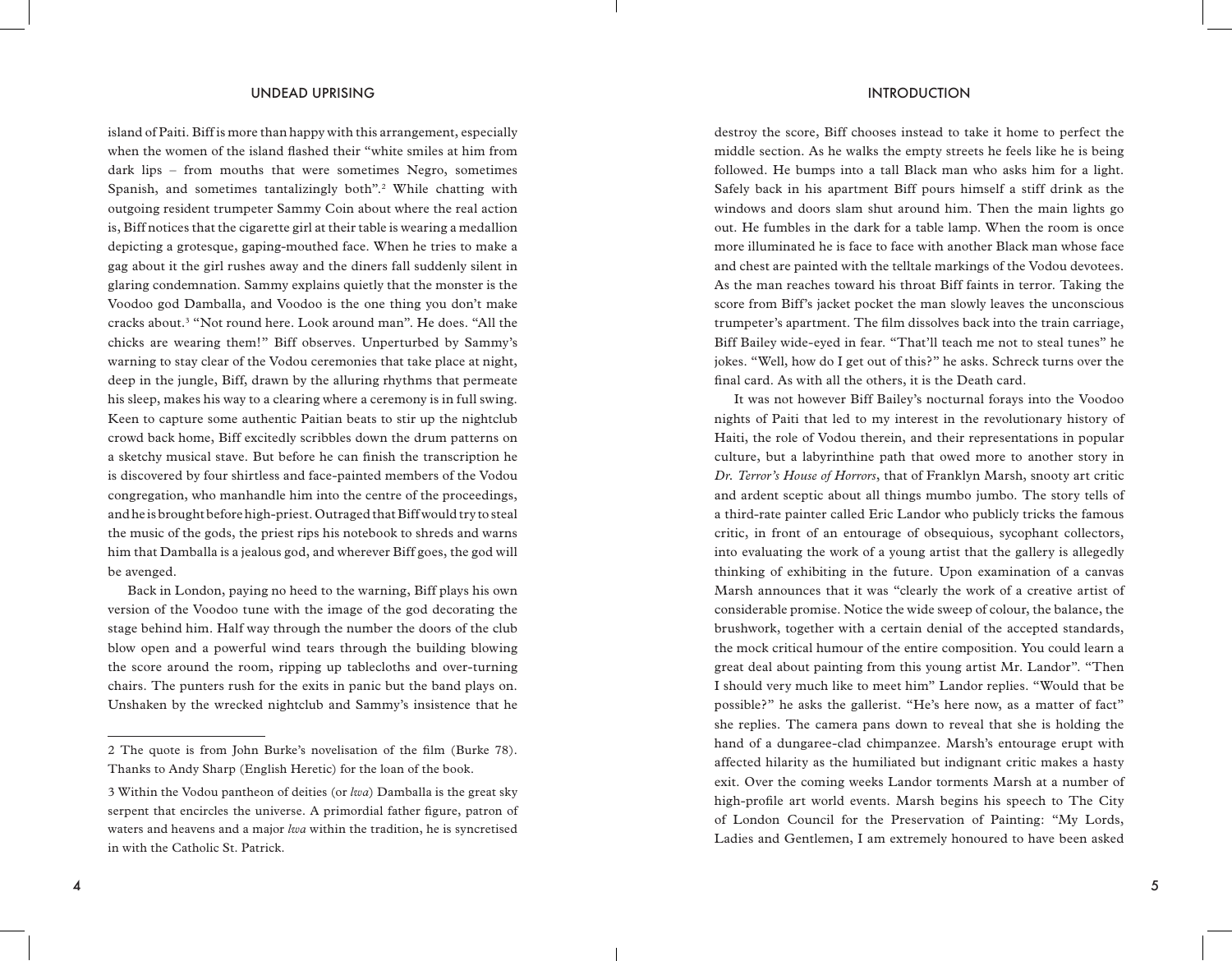to address this fine organisation which has done so much to foster an interest in the arts". Landor, unnoticed by the critic, holds up a paper napkin folded and cut into a string of dancing monkeys. "The world of art today..." Marsh continues before registering the offending item. "The... world... of art... today", he falters, "of art... today". But it's no good. He holds a napkin to his forehead and, to the great concern of the toastmaster and dignitaries, sits back down in his chair, unable to carry on. Eventually the humiliations prove too much and Marsh decides to act. From his parked car he watches Landor lock up and leave the gallery. It is late and the streets are empty. As Landor crosses the road, Marsh starts up his car, steps on the accelerator and mows the painter down, severing his hand in the process. When the artist finally comes round, realising he will never be able to paint again, he returns to his gallery with a revolver and blows his brains out in front of the mirror. The last shot we see as he falls to the ground is his remaining hand clutching at the air. The shot of the dying hand cuts directly to one of a living hand emerging from the back of Marsh's car as he drives home in the rain. But this hand has no body attached to it, just a stump, blood congealed around the wrist. For the next two days and nights Marsh is tormented by this revolting, disembodied thing: reaching for his collar, crawling up his trouser leg, clambering on his writing desk and throttling him while mid-flow in his writing. But nothing he does – throwing it in the fire, stabbing it with a letter opener, locking it in the petty cash box or dumping it in a river – seems to stop it. Finally, driving home after a drink with his work colleagues, and smugly contemplating his assumed triumph over Landor's severed extremity, the hand appears on the windscreen, grabbing the wiper. Marsh veers off the road in terror and crashes into a ravine. "Is he hurt bad?" a detective at the scene asks as Marsh is being lifted into the ambulance the following morning. "He'll live" the medic reassures him, "but he'll be blind for the rest of his life poor guy". Screams from inside the ambulance. "Still, there's lots of things a blind man *can* do".

That zombie hand haunted me too. For nights after watching the film I couldn't sleep without the lights turned on, convinced that the severed appendage was hiding under my bed, behind the curtain, in the cupboard... somewhere. That horrible *un-*thing had crawled from the television set and into my mind. That it was "only in my head" was

no reassurance. Presumably it had only been in Franklyn Marsh's head too. Now it was in mine. Everyone knows dead hands can't walk. But when your mind is *damaged* they can. On those nights that the infernal thing plagued my sullied brain, my dad would sit at my bedside until I was asleep.

Eventually, of course, I forgot about the hand. Until, that was, a decade later, while studying Art History at university, when I was directed by my supervisor to an article on 'Base Materialism and Gnosticism' in a recently published collection of essays by the French writer and philosopher Georges Bataille. The book was called *Visions of Exces*s and the encounter was to prove a lasting one. What I found there was a philosophy of the kind of things I had assumed to be far below the proper remit of such a distinguished discipline as Art History. Bataille's thinking set the experience of horror, mental delirium and abject matter against dignity, civility and academic propriety, undermining the worthy principles upon which sensible philosophy and the cultural hierarchies it served propped themselves up. For a residually angry and discomfited working class young man from the North, having found himself somewhat unexpectedly in what felt like a very upper-middle class environment, Bataille's writing had quite an appeal. Not only did Bataille evoke the dark eroticism and dizzying excesses of the horror films I had been watching since childhood, long since relegated to the annals of crass cultural kitsch, but the critical legitimacy of Bataille in 1980s academic circles gave me an unexpected license to make the powers of horror the subject of what was to become a long-term project, one for which a certain latchkey subcultural capital had an unexpected and welcome cachet*.*

### INTIMATIONS OF A PHANTOM HAITI

By the early 1990s I had begun a PhD in Cultural History, investigating the so-called Video Nasty controversy in the U.K. from a critical perspective extracted from the unruly and anti-methodical writings of Bataille. Video Nasty was a popular term, coined by the Conservative, Christian, moral crusader Mary Whitehouse and quickly picked up by the British tabloid press, to identify a number of low-budget, very violent horror films available in rentable video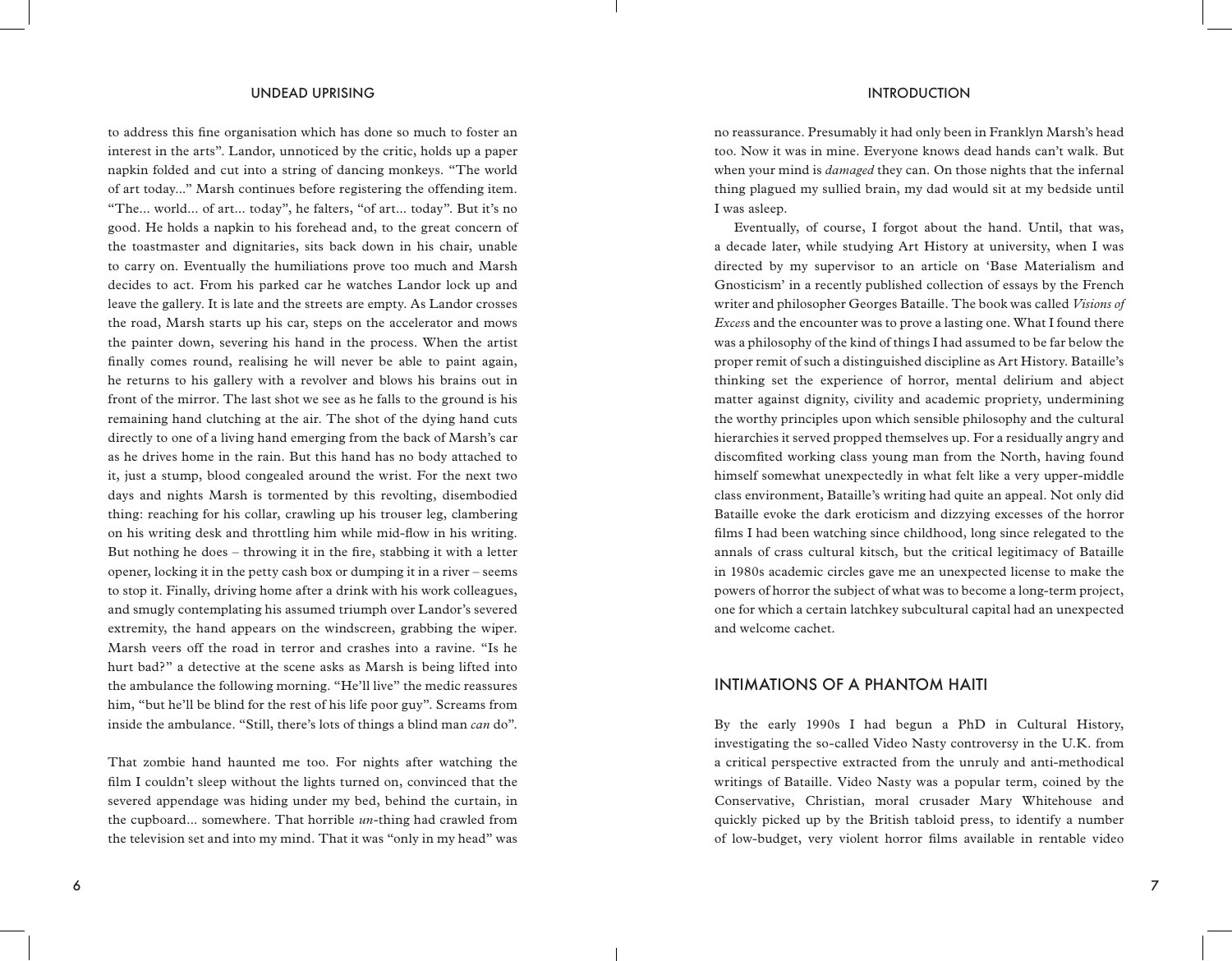### UNDEAD UPRISING INTRODUCTION INTRODUCTION

formats from local retailers in the 1980s. The films were considered to be in breach of the Obscene Publications Act of 1959, which was being surreptitiously circumvented by the new media format. It was at the end of this project that several threads of the research formed themselves into a supplementary appendix: 'Demons Through the Ether: Magnetism, Mediation and Sacred Contagion'. To summarise drastically, Bataille's theory of sacred revolution, articulated in several essays and collaborative projects written and realised during the 1920s and '30s, proposed a contagious, *Acephalic* (or headless) and collective expenditure of social wealth, a kind of exponential, revolutionary potlatch, triggered by a sacred and explicitly sacrificial ritual.<sup>4</sup> It was precisely the forces of base materialism, intimately encountered in the ritual of sacrifice, that Bataille believed had the potential to ignite "real revolution". Although such ideas were a long way from the concerns of the largely unwitting producers of Video Nasties or their censors, there was in the rhetoric of the latter a recurrent appeal to fears of imitative violence – the so-called copycat effect – and intimations about the sinister, hypnotic characteristics of such films which, they proposed, could set young people with suggestible minds down the slippery slopes of video-addiction towards violent, sadistic and imitative psycho-pathology. At the extreme and overtly propagandistic end of the censorial spectrum some critics, closer to Bataille in spirit than their academic sociologist detractors, proposed that the Nasties, as they came to be called, posed an unprecedented mental and moral health risk that could bring society to a point where "left-wing revolutions occur or right-wing dictators after the pattern of Hitler may arise and pose as social saviours".5

The notion of a copycat effect was a recurrent idea in media censorship and criminality debates throughout the 20th century. By the mid 1960s the term had come to describe crimes allegedly committed in imitation of those read about in books or newspapers,

heard about on the radio or seen in plays or films. It was, effectively, a new term for post-hypnotic suggestion, a phenomenon that had been discussed widely in academic circles and the popular press since the late 19th century. An earlier name for the effect was The Werther Syndrome, after a spate of emulation suicides that followed the publication of Goethe's *The Sorrows of Young Werther* in 1774. The basic formula goes something like this: certain individuals from particular social groups or of specific psychological types are so susceptible to the effects of dramatic representations that they will tend to act out the things they have seen in "real life" (a theme addressed directly, and controversially, in films like Stanley Kubrick's *A Clockwork Orange* in 1971 and David Cronenberg's *Videodrome* of 1983). The notion of contagious, imitative behaviour, triggered by contact with virulently sacred forms of base matter-energy, was central to Bataille's theory of revolution, and his thinking on this matter was directly informed by ethnographer colleagues like Michel Leiris and Alfred Métraux (the person who first introduced Bataille to the work of Marcel Mauss, and who would go on to write one of the most important books about Haitian Vodou – *Voodoo In Haiti* – in 1959). Bataille was also influenced by contemporary psychological theories which were shaped by the history of hypnosis and concerned particularly with the mechanisms of imitative behaviour. Pierre Janet, who during the 1930s outlined a psychology of the *socius* that emphasised the inter-subjective and imitative foundations of the self, was an important influence on Bataille's theory of "contagious subjectivity".6

For Bataille, contagious, inter-subjective behaviour like laughing, yawning, sexual excitement, crying or anger, evidenced the porousness of individual boundaries and suggested that the other with whom one communicates is already, in some way, interior to the self. Janet's theory of the imitative subject was itself indebted to debates about hypnosis and hypnotic suggestion in the 19th century, which in turn find their historical roots in the practice of animal magnetism, invented by Anton Mesmer at the end of the 18th century, on the eve of the French Revolution, under whose influence patients would fall into convulsive and contagious emotional crises.

<sup>4</sup> For the most overt expressions of Bataille's revolutionary fervour at this time see his 'The Use Value of D.A.F. De Sade' (1930), 'The Psychological Structure of Fascism' (1933), 'The Notion of Expenditure' (1933) and 'Popular Front in the Street' (1936) (all in *Visions of Excess*) and 'Toward Real Revolution' (1936) published in *October 36*.

<sup>5</sup> Barlow and Hill *Video Violence and Children* (170)

<sup>6</sup> See Lawtoo.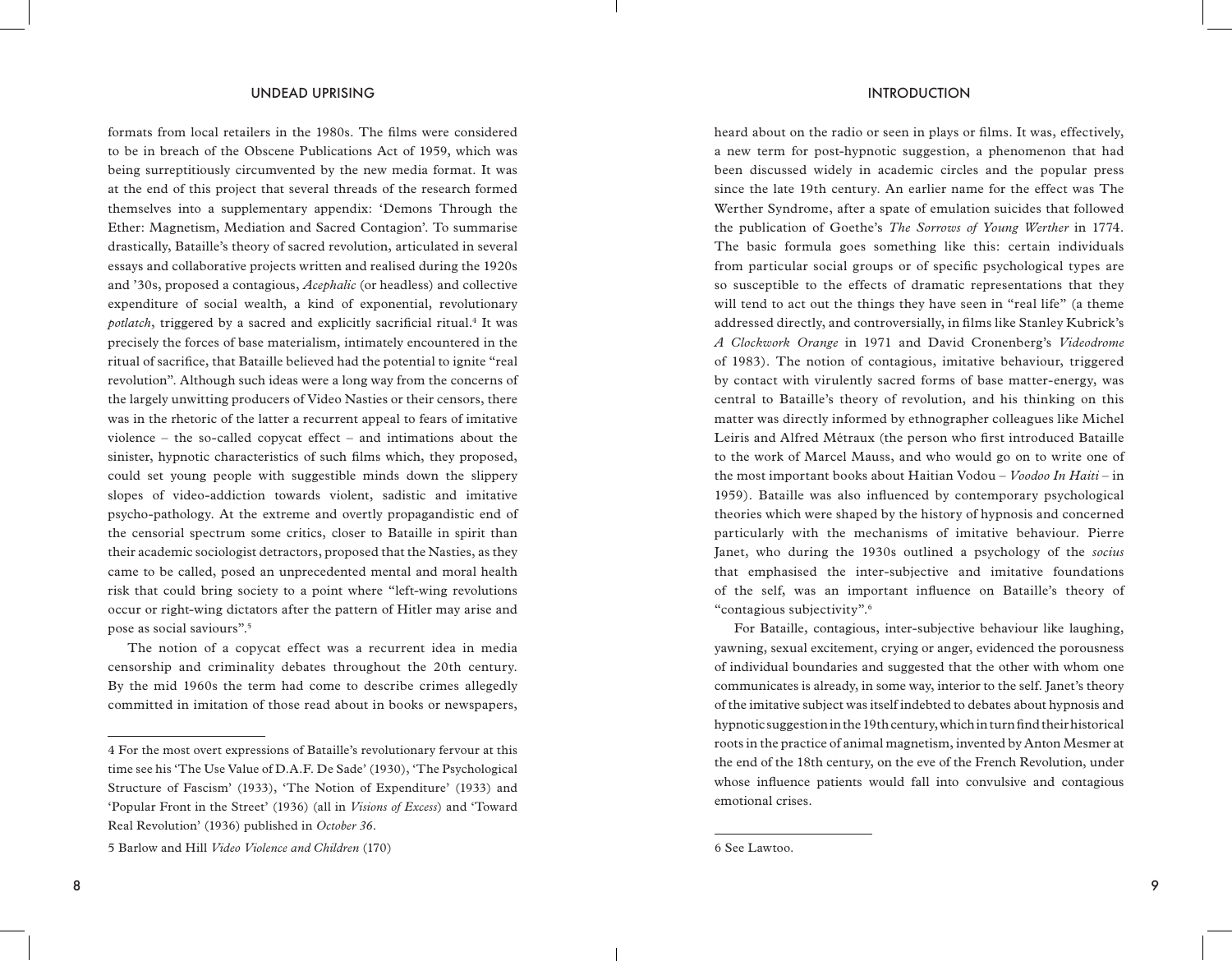One of the most thorough accounts of Mesmer's role in the development of 20th century dynamic psychiatry is Henri Ellenberger's classic *The Discovery of the Unconscious*, which also contains an important chapter on Janet. As we will see, Mesmer's theory of animal magnetism was based on the assumption of a vital, ethereal fluid permeating all physical bodies, from planets to molecules, which, when blocked, caused ailments of all kinds in humans and animals. Cures were exercised with the aid of specially prepared tubs, called *baquets,* which contained magnetised water and iron-filings connected together with wooden and metal rods. Mesmer's system combined physical theories of magnetic conduction between material bodies with an interpersonal therapeutic technique that involved the induction of physical and emotional crises in patients through the use of "passes" (the movement of the magnetiser's hands or wand over the patients' bodies). Mesmer's theories and techniques were to become hugely popular in late 18th century Europe and, importantly, in France's colonial territory of Saint-Domingue. It would also prove to be very important for the development of modern, clinical psychology in the 20th century, while at the same time leading to a Mesmeric occult revival, as artificial somnambulism became associated with Spirit communication, telepathy and clairvoyance. The ethereal medium through which the magnetic will of the Mesmerists was allegedly channelled would also become equated, by the mid 19th century, with new forms of technological communication and emergent mass mediums.7

From the debate about Video Nasties and the copycat effect, through Bataille's theory of sacred revolution and mimetic contagion, to the influence of Mesmerism on modern psychology's recurrent preoccupation with hypnotic suggestion, possession trance and dissociated personality disorders, a complex of parallel themes emerged suggesting that these aberrant and disturbing behavioural propensities were survivals of psycho-social states that modern society and culture

had not yet managed to fully transcend, propensities which, for the ethnographic Surrealists of Bataille's circle in the 1930s, might be channelled into the practice of revolutionary ecstasy. For the British censors of the 1980s such black arts were being given a new potential for anti-social expression through the influence of the unrestricted, unlicensed and, importantly, privately reproducible new form of mass media (i.e. video player-recorder). This complex of concerns was intimately associated with ideas about the return of archaic or primitive subject formations that had the potential to bring about uncontrolled and unpredictable social change if unchecked. Unsurprisingly such fears found their expression in modern horror films themselves (most notoriously perhaps William Friedkin and William Peter Blatty's *The Exorcist* of 1973) where the themes of demonic possession, Satanic rites, voodoo sorcery, criminal hypnotism and zombiedom characteristically exploited semi-conscious collective fantasies about the return of savage non-western, non-White and pre-modern cultures mired in primitive superstition. But even though a certain Phantom Haiti was already hovering on the horizons of my thinking I was still caught off guard by the following claim I stumbled across in Ellenberger:

In Saint Domingue, magnetism degenerated into a psychic epidemic amongst the Negro slaves, increasing their agitation, and the French domination ended in a bloodbath. Later Mesmer boasted that the new Republic – now called Haiti – owed its independence to him.8

This audacious claim seemed utterly fantastical and not a little delusional. It was, I assumed, the product of Mesmer's notoriously egomaniacal personality. But digging a little deeper into the revolutionary history of Haiti one soon encounters the story of Bois Caïman, the legendary Vodou ceremony that reputedly inaugurated the Haitian Revolution. This signal event in the history of Haitian national independence took place in the Alligator Woods on the northern plains of Saint-Domingue in August 1791 where, as legend has it, during a torrential rain storm, a secret gathering of Maroons and rebellious slaves participated in an austere ceremony presided over

<sup>7</sup> See Erik Davis's *Techgnosis: Myth, Magic and Mysticism in the Age of Information* (1999) and Jeffrey Sconce's *Haunted Media: Electronic Presence from Telegraphy to Television* (2000) for historical accounts of this general trend.

<sup>8</sup> Ellenberger 73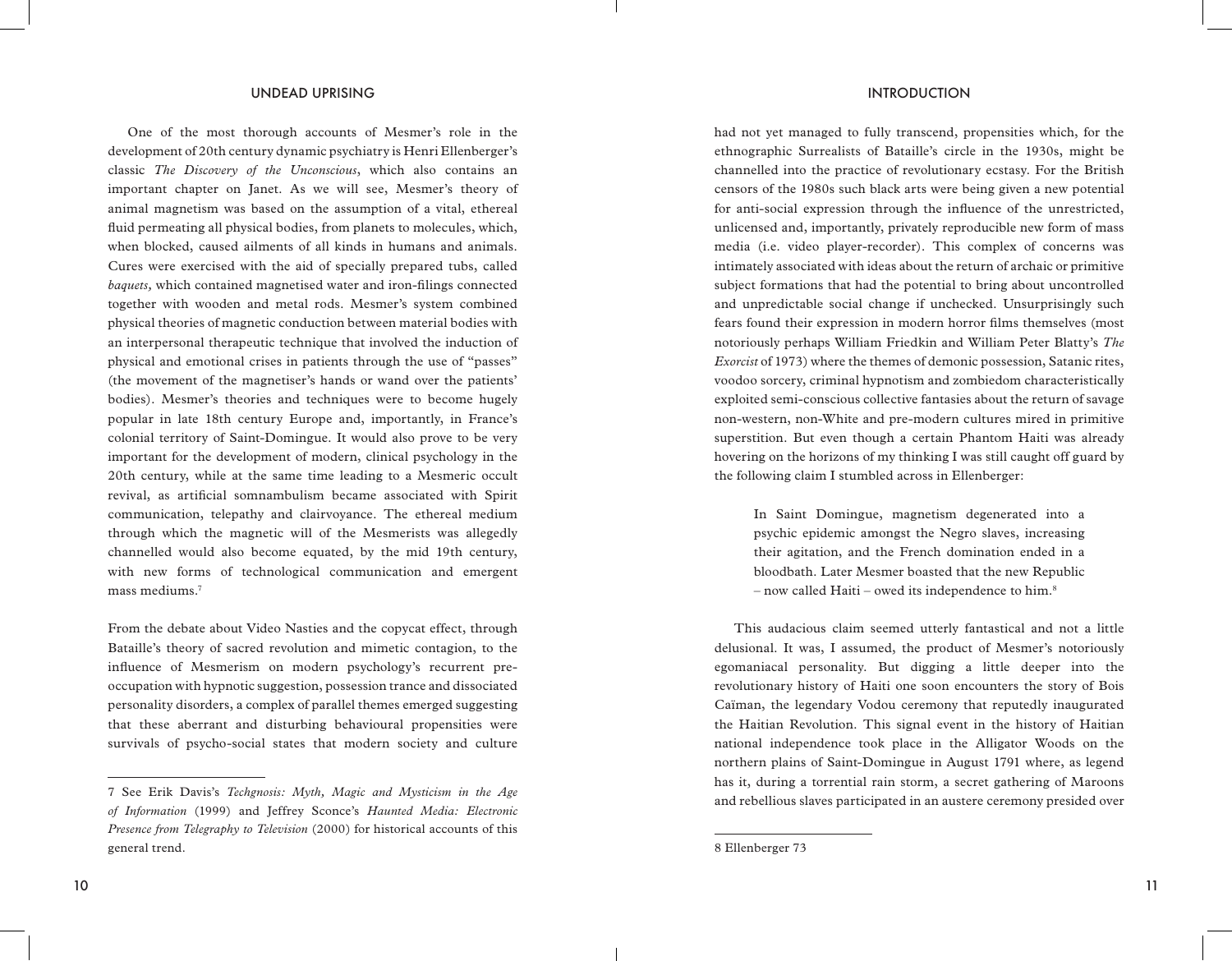by the priest and former slave-driver Dutty Boukman and the priestess Cécile Fatiman. During the ceremony a black pig was sacrificed, its blood drunk, and an oath sworn to the God of the Blacks and the Spirit of Liberty that would bind the participants in a pact to the overthrow of their White masters and the plantation-slave system. A week later hundreds of sugar plantations lay in smouldering ruins, thousands of White slave-owners had been killed, and a thirteen-year revolutionary war of independence from colonial slavery had begun. Although there was, as yet, no suggestion that Mesmerism (or animal magnetism, as it was called at the time) had a role to play in the Bois Caïman ceremony, the coincidence of a conspiratorial religious ritual, involving blood sacrifice, and setting in motion a violent, insurrectionary uprising, which in turn led to massive expenditures of social wealth, was about as Bataillean as a revolutionary event could be. And so, intermittently, over the next few years, I gave a number of public lectures exploring the relationship between Bataille's religious and revolutionary theories, the ethnographic Surrealism of his contemporaries, and the relationship between sensationalist misrepresentations of Haitian Vodou in horror films and the actualities of Haitian history and culture. And as I dug deeper into Mesmer's claim about the role that magnetism had played in the Haitian Revolution, it began to appear much more plausible than it had at first seemed.

### KLINIK ZONBI

It was largely because of these interests that in December 2009 I was invited to speak at an academic symposium at the Ghetto Biennale in Port-au-Prince, Haiti. The Ghetto Biennale was conceived and curated by the artist photographer Leah Gordon and Atis Rezistans, a group of sculptors who had been making work in an area on the Grand Rue in Port-au-Prince, called Lakou Cheri, since the 1990s. The founding members of the group André Eugène, Jean Hérard Celeur and Frantz Jacques (aka Guyodo), and other core members (including Ronald Bazin (aka Cheby), Jean Claude Saintillus and Evel Romain) all live and work in the lakou, making Vodou-themed figurative sculptures that combine wood, metal, waste materials, discarded objects and human bones in a rough-edged, unpolished

### UNDEAD UPRISING INTRODUCTION

and often grotesque manner, usually containing sexual, religious and death-related symbolism that owes much to the guiding influence of the Guede family of spirits within the local community. At this, the first of several Ghetto Biennales to take place in their neighbourhood, artists from around the world were invited to make and show work in the same environment as their hosts. The symposium organised to compliment the event was called 'Of Revolution and Revelation', a title taken from a three-volume work on Christianity, colonialism and modernity in South Africa by the anthropologist couple John and Jean Comaroff, and it was there that I first presented my thesis about Bataille and Bois Caïman to a largely Haitian audience.

In the hotel where the attendees were staying I met Cameron Brohman. Cameron is a social entrepreneur who was at the Biennale to promote Slum Toys, one of his Brandaid micro-marketing projects that was attempting to establish a community of young artisans in the Cité Soleil, a notoriously poor and historically conflict-ridden district of Port-au-Prince, who would produce toy tap-taps, the brightly decorated local buses in Haiti, made with materials gleaned from local landfills. Cameron had spent many years living in Haiti working as the secretary for legendary choreographer, dancer and ethnographer Katherine Dunham, who, in the 1990s, created a botanical garden in the grounds of Habitation Leclerc, the former residence of Pauline Bonaparte, Napoleon's sister. Dunham had acquired the property in the 1940s and converted into a school of dance and Vodou. Cameron had managed Dunham's botanical garden project for several years. Over the course of several conversations I had with him while visiting Grand Rue, Habitation Leclerc and the garbage dump close to Cité Soleil, I explained to Cameron why I was in Haiti and the questions driving my research. In one of these conversations we struck on the idea of creating a comic-book project called *Klinik Zonbi* based on 1950s horror comics, using the archetypical tropes of zombie narratives from Haitian folklore and popular culture that would tell the story of Vodou in Haitian history and the way it had been manipulated by foreign interests who wanted to represent the country in a negative light. The general idea was of an artistic and educational, anti-imperialist de-programmeming project that would be designed and drawn by young artists in Port-au-Prince, produced locally and distributed via art-related markets in Europe and the U.S. The idea of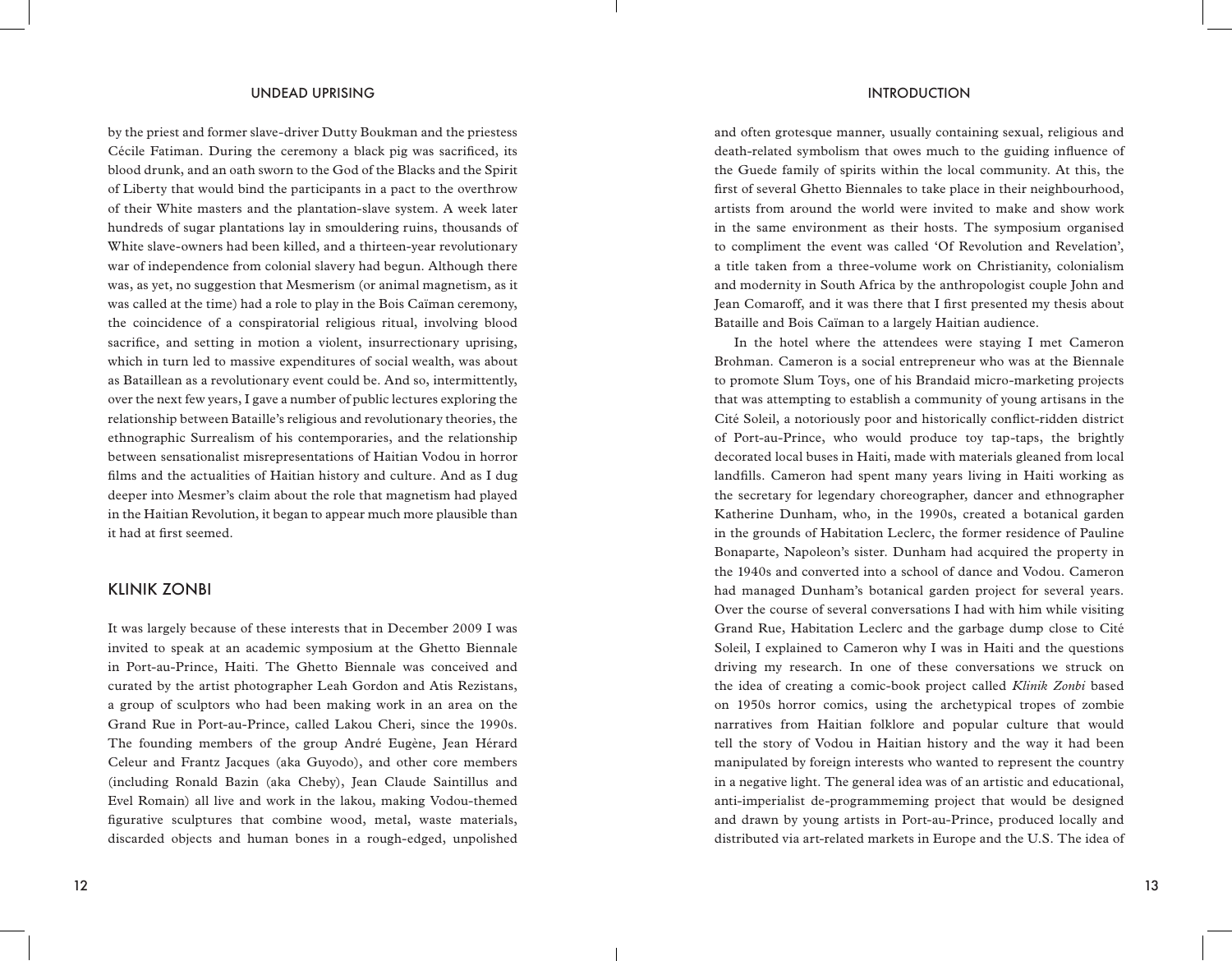*Klinik Zonbi* had parallels with the *Goute Sel* ("a taste of salt") literacy programmeme established by the *Ti Legliz* (little church) movement in the 1980s that was instrumental in bringing down the dictatorship of Jean-Claude Duvalier. Eating salt, as people in Haiti know, is the only known cure for zombiedom, the state that many observers felt the country had collectively fallen into after thirty years of intolerable dictatorial oppression.

Although plans for *Klinik Zonbi* drifted out of focus over the years that followed the 2010 earthquake, it is still part of the long-term goal of *Undead Uprising* which, like *Klinik Zonbi,* seeks to connect the story of popular misrepresentations of Haiti and its culture back to the historical, political and social realities of the country in ways that will be of educational and artistic value for audiences on both sides of the chimerical optic with which Haiti has often been viewed from outside. So, although on the surface *Undead Uprising* may look like a Weird Stories version of Haitian history, the intention is to explore the ways in which these misrepresentations have influenced and shaped foreign perceptions of Haiti and, by extension, foreign policy perspectives and attitudes both inside and outside the country. In so doing I hope to re-connect and re-think the psychological, cultural and political anxieties subtending xenophobic tropes within horror cinema back to the actual political contexts that their chimerical optics often overtly distort and occult. I ask if popular representations of the mythical monsters derived from the real horrors of colonial violence in Saint-Domingue are still implicated in those histories? Are there ways to resurrect the repressed or occulted histories of colonial, race and class violence from these massively popular forms of horror narrative? What are the implications of such narratives for our understanding of the contemporary geopolitics in which Haiti is involved? And how do the mechanisms of imaginary psychic communication with an abjectly configured otherness within relate to wider mechanisms of political ideology and propaganda?

In Bataillean terms one could say that I enjoy thinking about the imaginary encounter with an appalling and unbearable otherness that is at once both within and without, an idea indebted to my reading of ethnographic Surrealists like Michel Leiris and Michael Taussig. In this sense I am still invested in the primitivist cultural stereotypes and reactionary subject formations that Voodoo-horror films perpetuate

and exploit. I don't want to make apologies for this, nor do I want to find a rational justification for it. That is not my intention. But the language of interest and investment point in imprecise and multivalent ways to the nebulous mechanism I am trying to expose the workings of. That mechanism, if this is indeed the right term, is the cultural construction of subjectivities on two ends of a mediated network of imaginary and symbolic relations: on one side European, Englishspeaking subjects like myself, encountering sensational, salacious and unsettling representations of fantastical otherness in popular and mass culture, and on the other side the actual people and culture that these fictions ostensibly, and in a generally far-fetched way, refer to. What is much harder and less palatable than offering a sober corrective to sensational misrepresentations of Haitian culture is to propose that the vicarious pleasures of horror may share characteristics with an outsider's understanding of Vodou rites and ritual. While being conscious not to perpetuate the Anglo-American demonization of Vodou that has been ongoing for several centuries, I also recognise the disingenuousness of a politically correct "care-bearisation" (Leah Gordon's term) of a religion for which animal sacrifice and possession by discarnate spiritual beings are fundamental to its ritual practice. Obviously Vodou is a religion for which the other within constitutes a fundamental metaphysical foundation. To be ridden by a deity, to be dispossessed of one's self, to undergo a prolonged and arduous ritual of initiation or to be present at the sacrifice of living creatures are not experiences a person is likely to remain unchanged by. And they do, in practice and in fact, pose profound existential and moral problems for what we might broadly call the Western mind. Furthermore fears of Vodou amongst the colonial authorities of Saint-Domingue were not unwarranted. Far from it. Vodou seems to have been a religion of resistance since before the revolution, one in which it played a vital role.

 From this perspective there seems little doubt that Vodou has had an intentionally scary dimension to it, particularly as a practice which evolved secretly under the auspices of a terrible and incredibly sadistic system of colonial violence, inspiring conspiracies and insurrectionary strategies of counter-terrorism against that very system. Furthermore Vodou continues to have a role in anti-imperialist struggles for Haitian nationhood and collective identity as the Haitian authors and artists